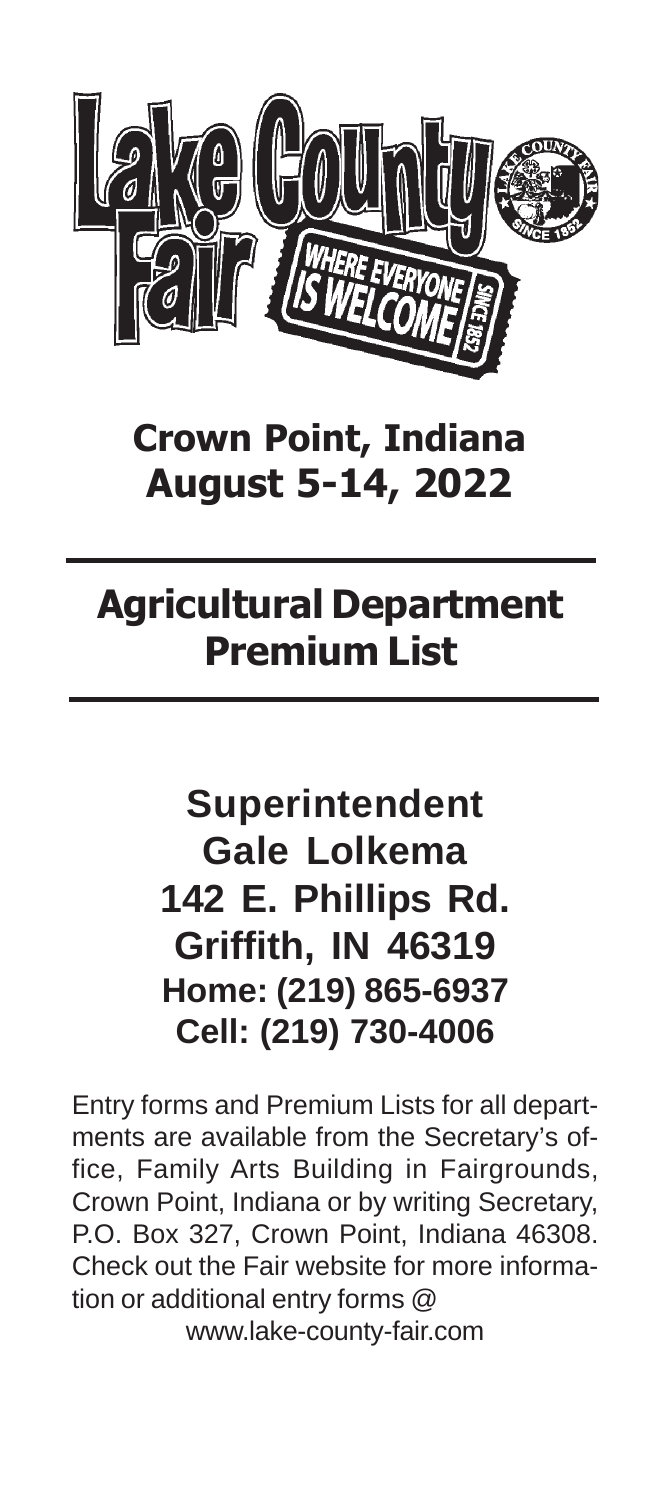## **Notes from the Superintendent**

Dear Exhibitors,

This is our 170th Lake County Fair.

A Special THANK YOU to our Sponsors for their generosity, and of course a thank you to our exhibitors, you are the success of our Fair, and a thank you to my Agriculture workers for all their hard work.

As always Champion Plaques and Ribbons are awarded for the most points accumulated in sections 39-40, 41, 42, 47, 49 and 50. Reserve Champion Ribbons awarded for 2nd place.

Please notice the entry times have changed, Wednesday, August 3, 12-8pm and Thursday, August 4, 9am - 8pm. Also some entries have been eliminated.

We also plan to bring back Crop Creation which will be Sunday, August 7, 12:30 - 3:30 pm, ages 5 years to 12 years. Donations of vegetables would be apprecieated to use in Crop Creations.

Gale Lolkema, Agriculture Superintendent

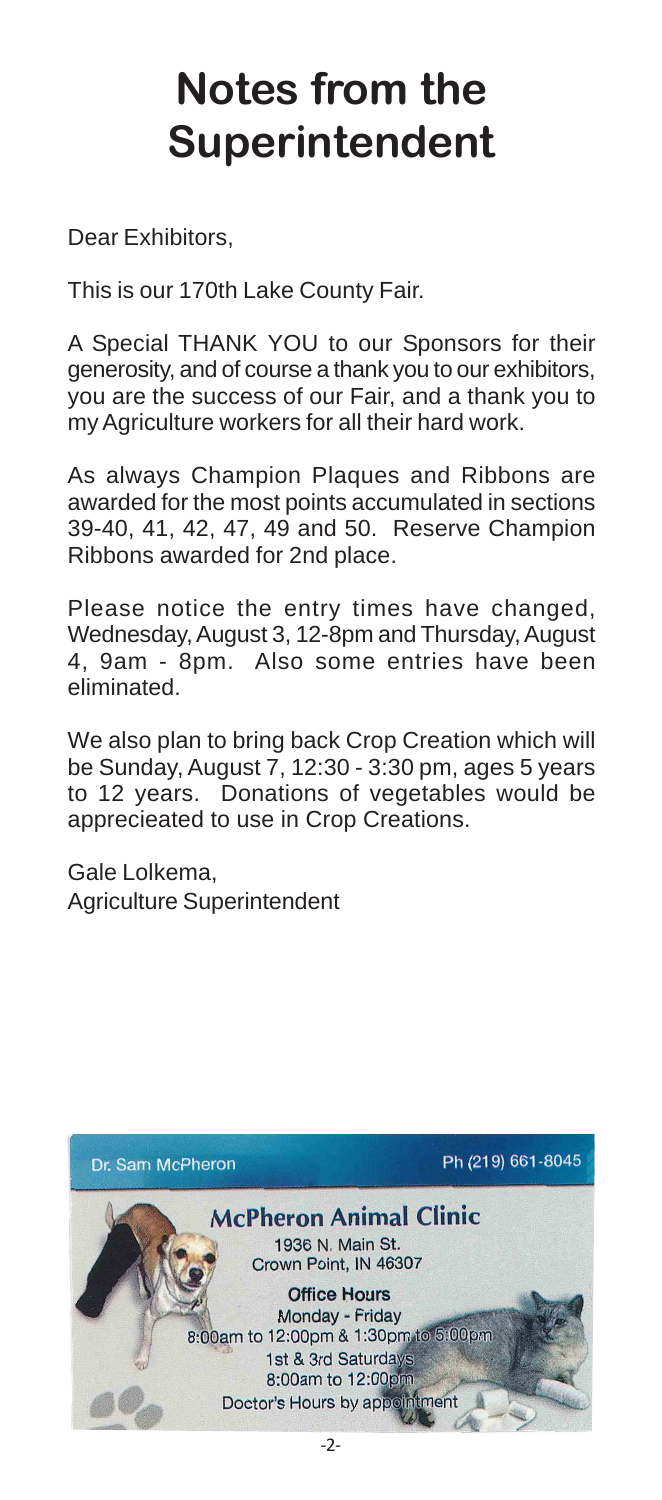#### **General Rules for Exhibit PLEASE READ AND FOLLOW CAREFULLY.**

#### **1. Entries must be in the Fair Secretary's Office by 4:00 p.m. on Friday, July 29, 2022. Entry forms must be signed!**

- 2. Each exhibitor is charged a \$15.00 entry fee, which allows the exhibitor to enter as many classes as desired, and covers the cost of an exhibitor's ticket, which admits one person & vehicle to the Fair each day. Exhibitor's tickets will be issued when exhibits are brought to the Fair at the appointed time. If entry is made, but no exhibit is presented, the **Exhibitor's Ticket will be forfeited. There will be no refund of the entry fee.**
- 3. **Exhibits must be in place by appointed time, as listed in each section. Wednesday, Aug. 3 entries will be accepted from noon to 8 pm. Thursday, Aug. 4 exhibits will be accepted from 9 am to 8 pm. Most entries due Aug. 3 will be accepted Aug. 4; please notify the superintendent in advance, so a space will be reserved for your exhibit. Exhibitors will receive identification tags and rubberbands at check-in to mark exhibits.**
- 4. On Thursday, Aug. 4 from 9am 8 pm AG exhibitors may enter the Fairgrounds at Gate #3, south of the 4-H building. Pull up to the south end of the AG building & Heritage Hall, unload exhibits, and ask for a temporary parking pass, which allows you to park near the fence so the small parking area by the building doesn't get too congested for other exhibitors.
- 5. Judging will begin at 9 am on Friday, August 5, and is closed to the public.

#### 6**. Be sure that you enter every possible class, in which you may want to exhibit, because entries may not be added or changed after Friday, July 29.**

- 7. Exhibitors are allowed only one entry per class. The same article is not to be exhibited more than 2 years. Exhibits which win a first place should not be entered into competition again. They may be displayed, but not judged again.
- 8. For the purpose of having uniformly displayed exhibits, containers will be furnished by the Ag Department, except where otherwise stated. Spaces will be assigned for large displays. Small exhibits will be arranged at the discretion of the Superintendent.
- 9. Where there is only one exhibit in a class, it is the judge's option to award first place, if the exhibit is worthy.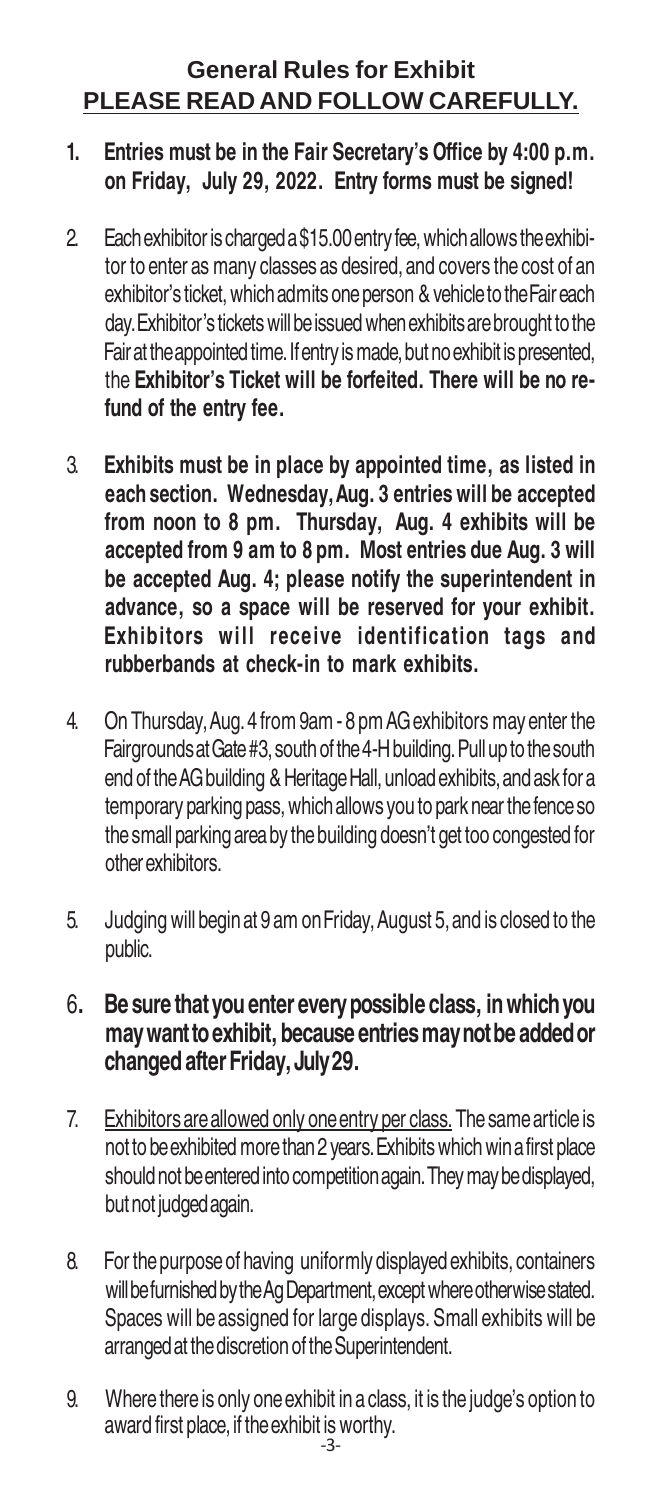- 10. **Exhibits will be released AFTER 8:00 pm on Sunday, August 14. Please pick up premium checks and ribbons when you pick up your exhibits.** Exhibits may also be picked up from 8- 11 am Monday, August 15. Any exhibits not removed from the Ag Building by 11:00 am Monday, will be disposed of at the Superintendent's discretion or at the Secretary office.
- 11. During the Fair, contaminated or spoiled exhibits will be disposed of at the Superintendent's discretion.
- 12. Entries in the Agriculture Department **ARE NOT LIMITED TO RESIDENTS OF LAKE COUNTY, INDIANA.**
- 13. **CHECK INDIVIDUAL SECTIONS AND CLASSES FOR FUR-THER RULES AND GUIDELINES.**
- 14. **As always, there is No Smoking, No Alcohol and No Pets allowed in the Agriculture Building and Heritage Hall.**

#### **SECTION 39 - GRAINS AND SEEDS**



**Exhibits should be submitted between Noon & 8 pm, Wednesday, Aug. 3. All grains and seeds must be grown by exhibitor except not required for Class #1. Identify the contents of containers. Containers to be provided by exhibitors; containers should be clear for public display, and must be filled to bottom edge of lid.**

#### **Class No.**

- 1. Best and Most Varied Collection of Seeds, not less than 5 varieties. Labeled and displayed in quart jars. ..................... \$7.00 \$5.00 \$3.00 2. Corn (2021), 1 Gal. ...... \$5.00 \$3.00 \$2.00
- 3. Oats (2022), 1 Gal. ....... \$5.00 \$3.00 \$2.00
- 4. Soybeans (2021), 1 Gal.\$5.00 \$3.00 \$2.00
- 5. Sunflower seeds (2021), 1 Gal................ \$5.00 \$3.00 \$2.00 6. Winter Wheat
- (2021 or 2022), 1 Gal. ...... \$5.00 \$3.00 \$2.00

7. Any other grain or seed from most current season grown by exhibitor, such as rye or popcorn 1 Qt. (must identify) .........\$5.00 \$3.00 \$2.00

-4- husks attached ............. \$5.00 \$3.00 \$2.00 8. Indian Corn (2021) 8 ears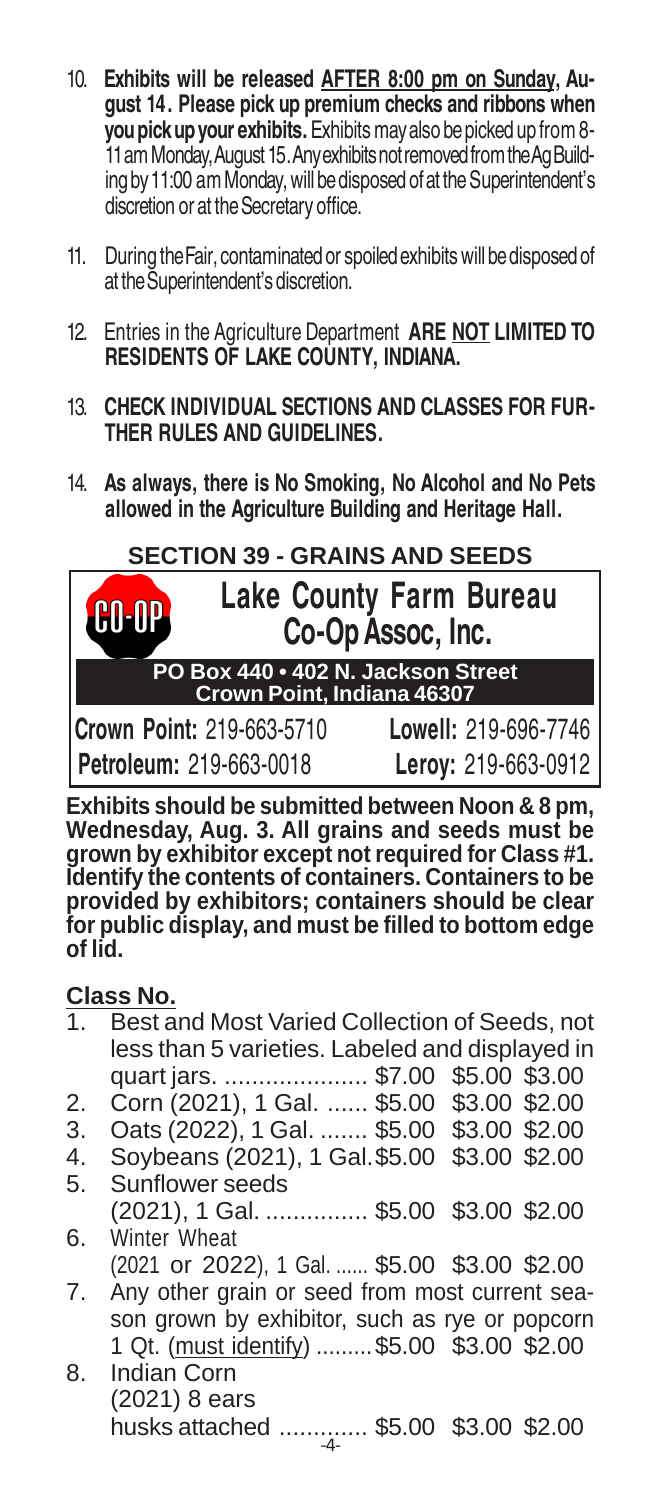| 9. Calico Popcorn (mini Indian Corn) (2021) (Husks |  |  |
|----------------------------------------------------|--|--|
| attached) 10 ears  \$5.00 \$3.00 \$2.00            |  |  |
| 10. Yellow Corn (2021)                             |  |  |
| 10 ears  \$5.00 \$3.00 \$2.00                      |  |  |
| 11. Yellow Corn (2021)                             |  |  |
| best single ear  \$5.00 \$3.00 \$2.00              |  |  |
| 12. Yellow Corn (2021) largest ear                 |  |  |
| by weight no husks  \$5.00 \$3.00 \$2.00           |  |  |
| 13. Popcorn, yellow                                |  |  |
| (2021) 10 ears with                                |  |  |
| or without husks  \$5.00 \$3.00 \$2.00             |  |  |
| 14. Popcorn, red, white or black                   |  |  |
| (2021) 10 ears with                                |  |  |
| or without husks  \$5.00 \$3.00 \$2.00             |  |  |

# *Nelson Family Farm* 10101 Grand Blvd. Crown Point, IN

#### **SECTION 40 - SHEAVES OF GRAIN AND HAY**

**Exhibits should be submitted between 9 am & 8 pm Wednesday, August 3. Hay must be cured. Contaminated exhibits may be disqualified and removed at judge's discretion.**

**\*Sheaf diameter, to be measured where bundled.**

| 35. Best Three Stalks of Field Corn           |  |  |  |  |  |  |  |  |
|-----------------------------------------------|--|--|--|--|--|--|--|--|
| include roots  \$5.00 \$3.00 \$2.00           |  |  |  |  |  |  |  |  |
| 36. Best 3 Soybean Plants, grown 2022,        |  |  |  |  |  |  |  |  |
| include roots  \$5.00 \$3.00 \$2.00           |  |  |  |  |  |  |  |  |
| 37. Best 3 Soybean Plants, dried,             |  |  |  |  |  |  |  |  |
| grown in 2021  \$5.00 \$3.00 \$2.00           |  |  |  |  |  |  |  |  |
| 38. Best 4-inch Sheaf of Fresh                |  |  |  |  |  |  |  |  |
| Alfalfa  \$5.00 \$3.00 \$2.00                 |  |  |  |  |  |  |  |  |
| 39. Alfalfa Hay, (cured)                      |  |  |  |  |  |  |  |  |
| 4-inch Sheaf \$5.00 \$3.00 \$2.00             |  |  |  |  |  |  |  |  |
| 40. Clover Hay IDENTIFY, (Alsike, Red Clover, |  |  |  |  |  |  |  |  |
| Sweet Clover)                                 |  |  |  |  |  |  |  |  |
| 4 inch sheaf  \$5.00 \$3.00 \$2.00            |  |  |  |  |  |  |  |  |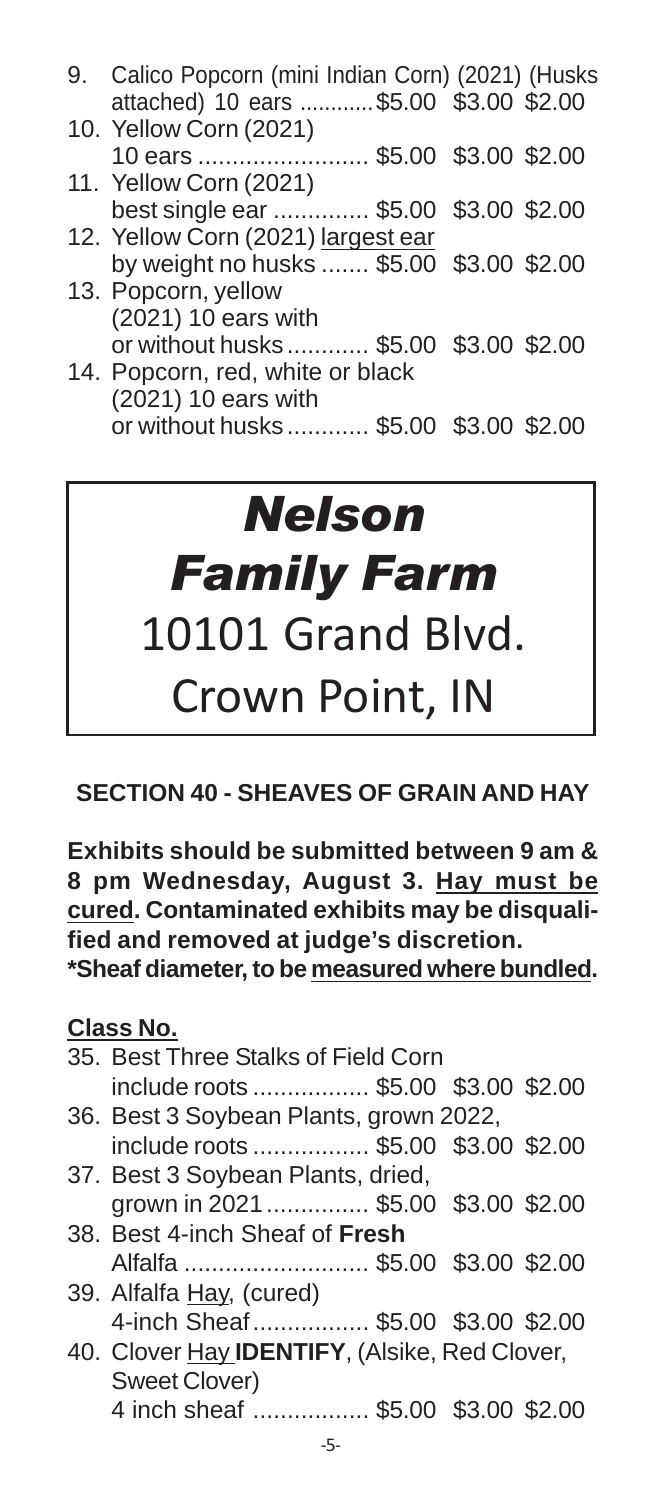| 41. Timothy Hay                           |  |
|-------------------------------------------|--|
| 4 inch Sheaf  \$5.00 \$3.00 \$2.00        |  |
| 42. Brome Grass Hay                       |  |
| 4 inch Sheaf  \$5.00 \$3.00 \$2.00        |  |
| 43. Orchard Grass Hay                     |  |
| 4 inch sheaf  \$5.00 \$3.00 \$2.00        |  |
| 44. Oats, grown in 2022                   |  |
| 2 inch sheaf  \$5.00 \$3.00 \$2.00        |  |
| 45. Rye, grown in 2022                    |  |
| 2 inch sheaf  \$5.00 \$3.00 \$2.00        |  |
| 46. Wheat, Bearded grown in               |  |
| 2021 - 2 inch sheaf  \$5.00 \$3.00 \$2.00 |  |
| 47. Wheat, Smooth grown in                |  |
| 2021 - 2 inch sheaf  \$5.00 \$3.00 \$2.00 |  |
|                                           |  |

#### **BALED HAY- 12" Center Section**

| 48. Alfalfa Hay, 2022  \$5.00 \$3.00 \$2.00    |  |  |
|------------------------------------------------|--|--|
| 49. Red Clover Hay, 2022  \$5.00 \$3.00 \$2.00 |  |  |
| 50. Mixed Hay, 2022  \$5.00 \$3.00 \$2.00      |  |  |

#### **SECTION 41 - TRUCK CROPS**

**All garden produce must be grown by exhibitor. Exhibits should be submitted between 9 am & 8 pm, Thursday, August 4. BASIC JUDGING CRITERIA: FRESHNESS, UNIFORMITY, BLEMISH-FREE, DESIRABLE MATURITY AND SIZE.**

| 101. Beans, Yellow Wax, 20 pods \$5.00    | \$3.00 | \$2.00 |
|-------------------------------------------|--------|--------|
| 102. Beans, Green, 20 pods  \$5.00        | \$3.00 | \$2.00 |
| 103. Beans, Roma, 20 pods  \$5.00         | \$3.00 | \$2.00 |
| 104. Beans, Pole, 20 pods  \$5.00         | \$3.00 | \$2.00 |
| 105. Beans, any other variety, 20 pods or |        |        |
| 1 cup fresh shelled,                      |        |        |
| must identify  \$5.00                     | \$3.00 | \$2.00 |
| 106. Beets, Red Globe, with               |        |        |
| 1 inch tops, 5 \$5.00                     | \$3.00 | \$2.00 |
| 107. Beets, Other Shape or Color,         |        |        |
| with 1 inch tops, 5 \$5.00                | \$3.00 | \$2.00 |
| 108. Broccoli, 1 head                     |        |        |
| with top leaves  \$5.00                   | \$3.00 | \$2.00 |
| 109. Brussel Sprouts, 1 stalk with        |        |        |
| top leaves\$5.00                          | \$3.00 | \$2.00 |
| 110. Cabbage, Green 1 head  \$5.00        | \$3.00 | \$2.00 |
| 111. Cabbage, Red, 1 head  \$5.00         | \$3.00 | \$2.00 |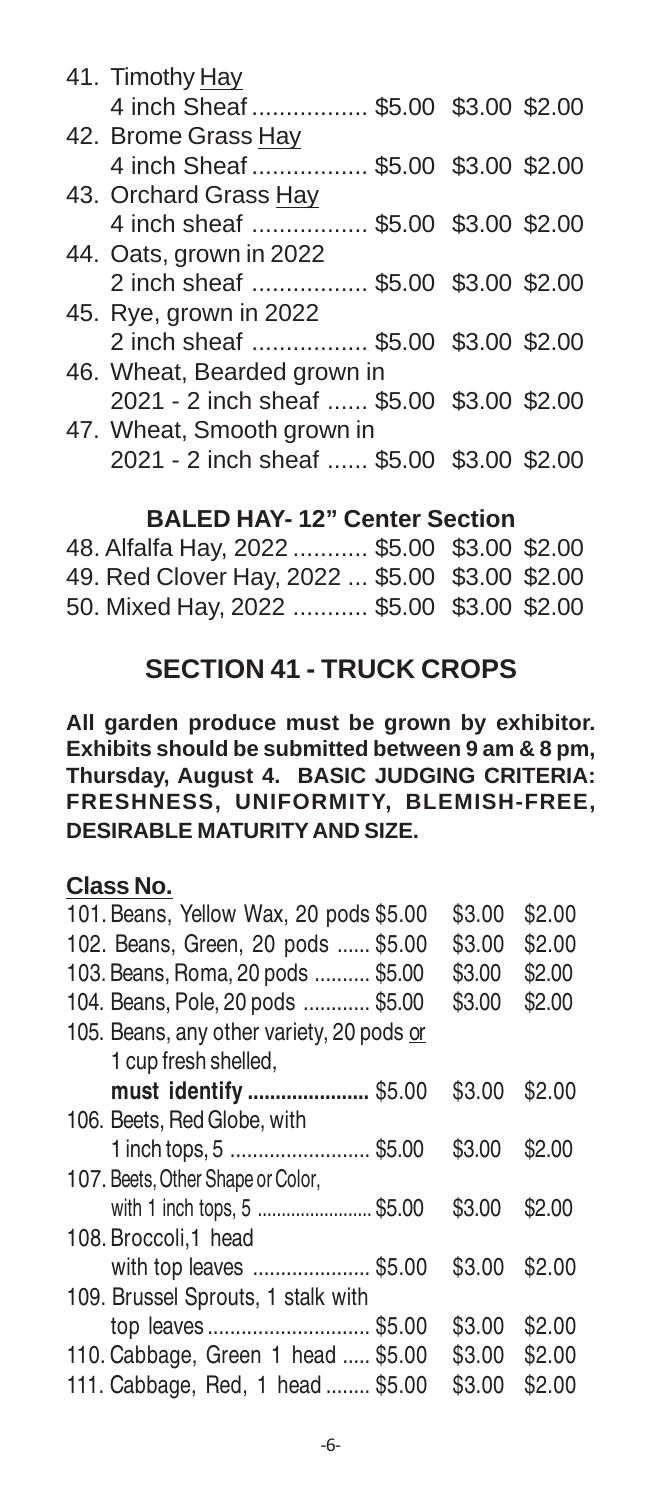| 112. Cabbage, Largest Head,                                          |               |        |
|----------------------------------------------------------------------|---------------|--------|
| include leaves and washed                                            |               |        |
| root. Judged By Weight  \$5.00                                       | \$3.00 \$2.00 |        |
| 113. Carrots, any variety, with                                      |               |        |
| 1/2 inch tops, 6  \$5.00                                             | \$3.00        |        |
|                                                                      |               | \$2.00 |
| 114. Celery, with roots, 1 bunch with roots visible,                 |               |        |
| but may be in water.  \$5.00                                         | \$3.00        | \$2.00 |
| 115. Corn, Sweet Bi-color, yellow or                                 |               |        |
| white in husk, 6 ears  \$5.00                                        | \$3.00        | \$2.00 |
| 116. Cucumbers, Slicing, 3  \$5.00                                   | \$3.00        | \$2.00 |
| 117. Cucumbers, Pickling, 4"                                         |               |        |
| minimum. 8  \$5.00                                                   | \$3.00        | \$2.00 |
| 118. Cucumbers, Pickling, 21/2"-4".                                  |               |        |
|                                                                      | \$3.00        | \$2.00 |
| 119. Cucumbers, Burpless, 3  \$5.00                                  | \$3.00        | \$2.00 |
| 120. Eggplant, any oval or round                                     |               |        |
|                                                                      | \$3.00 \$2.00 |        |
|                                                                      |               |        |
| 121. Eggplant, any long (Oriental)                                   |               |        |
|                                                                      | \$3.00 \$2.00 |        |
| 122. Garlic, Stiffneck with 10"                                      |               |        |
| of stalk, but no seed head, 3  \$5.00 \$3.00 \$2.00                  |               |        |
| 123. Garlic, Softneck with top/leaves, 3 \$5.00 \$3.00 \$2.00        |               |        |
| 124. Garlic - Elephant,                                              |               |        |
| with 10" of stalk, 3 \$5.00 \$3.00 \$2.00                            |               |        |
| ALL GARLIC TO BE MOUNTED ON CARDBOARD                                |               |        |
| 125. Kohlrabi, with top leaves & root                                |               |        |
| cut at ground level, 2  \$5.00 \$3.00 \$2.00                         |               |        |
| 126. Leeks, 3 with whole tops  \$5.00 \$3.00 \$2.00                  |               |        |
| 127. Muskmelon or Cantaloupe 1  \$5.00 \$3.00 \$2.00                 |               |        |
| 128. Okra, 10 pods  \$5.00 \$3.00 \$2.00                             |               |        |
| Onions should be cleaned, but have skins.                            |               |        |
| *Should be Storage-type onions.                                      |               |        |
| 129. Onions, Red, Any Variety, 5  \$5.00 \$3.00 \$2.00               |               |        |
| 130. Onions, White, Any Variety, 5  \$5.00 \$3.00 \$2.00             |               |        |
| 131. Onions, Yellow, Any Variety, 5  \$5.00 \$3.00 \$2.00            |               |        |
| 132. Peas, any kind, 20 pods  \$5.00 \$3.00 \$2.00                   |               |        |
|                                                                      |               |        |
| 133. Peppers, Hot Cayenne Variety,                                   |               |        |
|                                                                      |               |        |
| 134. Peppers, Hot Banana, 5  \$5.00 \$3.00 \$2.00                    |               |        |
| 135. Peppers, Hot, Jalapeno, 5  \$5.00 \$3.00 \$2.00                 |               |        |
| 136. Peppers, Hot, 3 or more varieties, 2 each  \$7.00 \$5.00 \$3.00 |               |        |
| Identify                                                             |               |        |
| 137. Peppers, Hot, Any other                                         |               |        |
| One Variety, 5 (Poblano, 3)  \$5.00 \$3.00 \$2.00                    |               |        |
| Must Identify Cannot qualify for any other class                     |               |        |
| 138. Peppers, Sweet Banana, 5  \$5.00 \$3.00 \$2.00                  |               |        |
| 139. Peppers, Sweet Bell, Any Color 4                                |               |        |
| But should be the same color  \$5.00 \$3.00 \$2.00                   |               |        |
|                                                                      |               |        |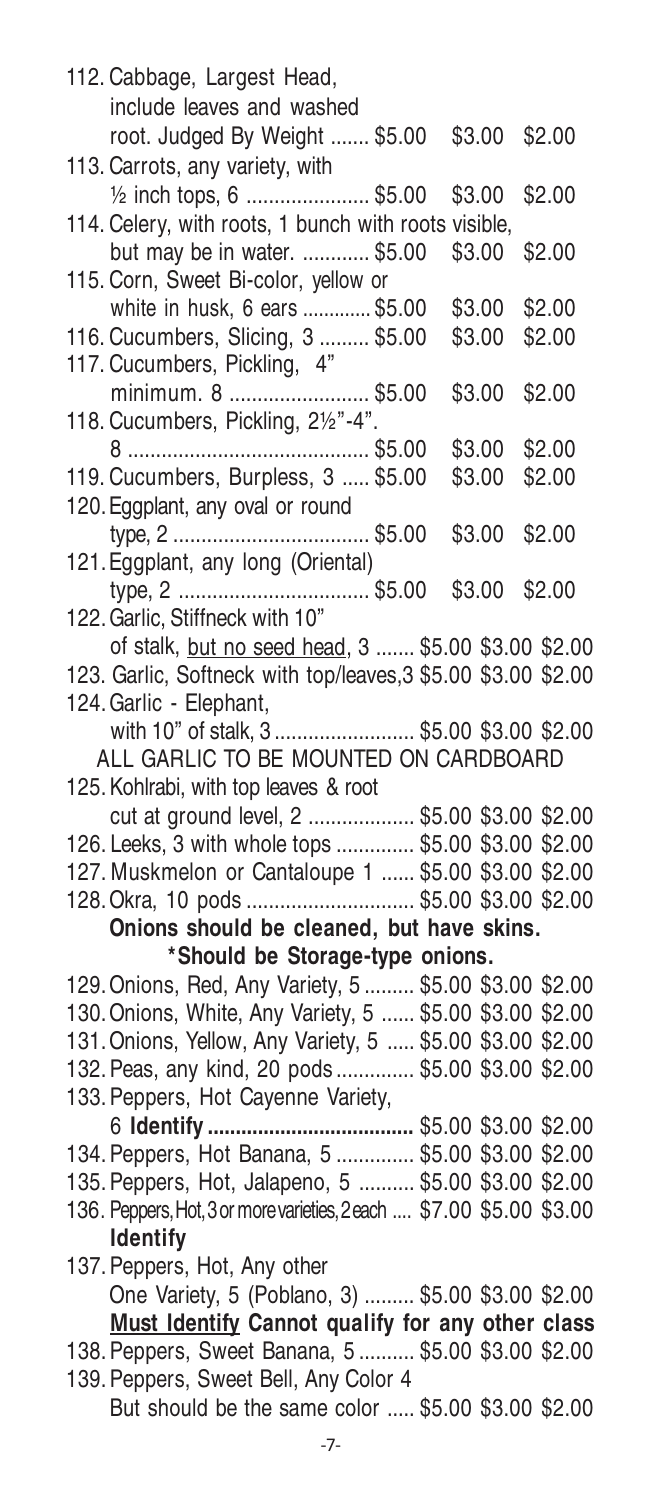| 140. Peppers, Sweet Marconi variety,                                  |                                            |
|-----------------------------------------------------------------------|--------------------------------------------|
|                                                                       |                                            |
| 141. Peppers, Sweet Cubanelle, 3  \$5.00 \$3.00 \$2.00                |                                            |
| 142. Peppers, Sweet, 3 or more Varieties., 2 ea. \$7.00 \$5.00 \$3.00 |                                            |
| Identify                                                              |                                            |
| 143. Peppers, Sweet, Any other  \$5.00 \$3.00 \$2.00                  |                                            |
| One Variety, Cannot qualify for any other class, 4                    |                                            |
| <b>Must Identify</b>                                                  |                                            |
| Potatoes should be cleaned with skins undamaged                       |                                            |
| 144. Potatoes, Red, 10  \$5.00 \$3.00 \$2.00                          |                                            |
| 145. Potatoes, White or Russett, 10  \$5.00 \$3.00 \$2.00             |                                            |
| 146. Potatoes, Any other one variety                                  |                                            |
| (i.e. Gold, Blue, Fingerling), 10  \$5.00 \$3.00 \$2.00               |                                            |
| 147. Potato, Largest, by weight, 1.  \$5.00 \$3.00 \$2.00             |                                            |
| 148. Pumpkins, Pie type, 1  \$5.00 \$3.00 \$2.00                      |                                            |
| 149. Pumpkins, Jack-o-lantern type, 1 \$5.00 \$3.00 \$2.00            |                                            |
| 150. Pumpkins, Any other                                              |                                            |
| variety, 1 - Must Identify  \$5.00 \$3.00 \$2.00                      |                                            |
| 151. Pumpkin, Largest, by weight, from seed not bred to               |                                            |
| grow to Giant Status, such as                                         |                                            |
| Jack-0-Lantern, Fairytale,                                            |                                            |
| Jarrahdale, Cinderella, etc.  \$7.00 \$5.00 \$3.00                    |                                            |
| Must Identify.                                                        |                                            |
| 152. Display of Specialty Pumpkins 3 or more not to                   |                                            |
| exceed 30"x36" Identify                                               |                                            |
| (Blue Moon, Cinderella, Silver Moon, One Too                          |                                            |
| Many, etc.)  \$5.00 \$3.00 \$2.00                                     |                                            |
|                                                                       |                                            |
| 153. Radishes, any color,<br>with 1/2" tops, 10  \$5.00 \$3.00 \$2.00 |                                            |
| 154. Rhubarb, No leaves, but bottoms                                  |                                            |
| uncut, 8 stalks  \$5.00 \$3.00 \$2.00                                 |                                            |
| 155. Squash, yellow crookneck 3  \$5.00 \$3.00 \$2.00                 |                                            |
| 156. Squash, yellow straightneck 3  \$5.00 \$3.00 \$2.00              |                                            |
| 157. Squash, Zucchini, Green, 6-8 inch, 3  \$5.00 \$3.00 \$2.00       |                                            |
| 158. Zucchini, Other (yellow, lt. green, striped, etc.),              |                                            |
| Indentify uniform in size 6", 8" - 3 \$5.00 \$3.00 \$2.00             |                                            |
| 159. Squash, Zucchini                                                 |                                            |
|                                                                       |                                            |
|                                                                       |                                            |
|                                                                       | Largest by Weight, 1  \$5.00 \$2.00 \$1.00 |
| 160. Squash, summer, any other                                        |                                            |
| variety (scallop, pattypan, etc) 3 \$5.00 \$3.00 \$2.00               |                                            |
| 161. Squash, Acorn variety any color 1\$5.00 \$3.00 \$2.00            |                                            |
| 162. Squash, Spaghetti 1  \$5.00 \$3.00 \$2.00                        |                                            |
| 163. Squash, Butternut 1  \$5.00 \$3.00 \$2.00                        |                                            |
| 164. Squash, Winter any other variety                                 |                                            |
| (Red Kuri, Turks Turbin, Hubbard, etc)                                |                                            |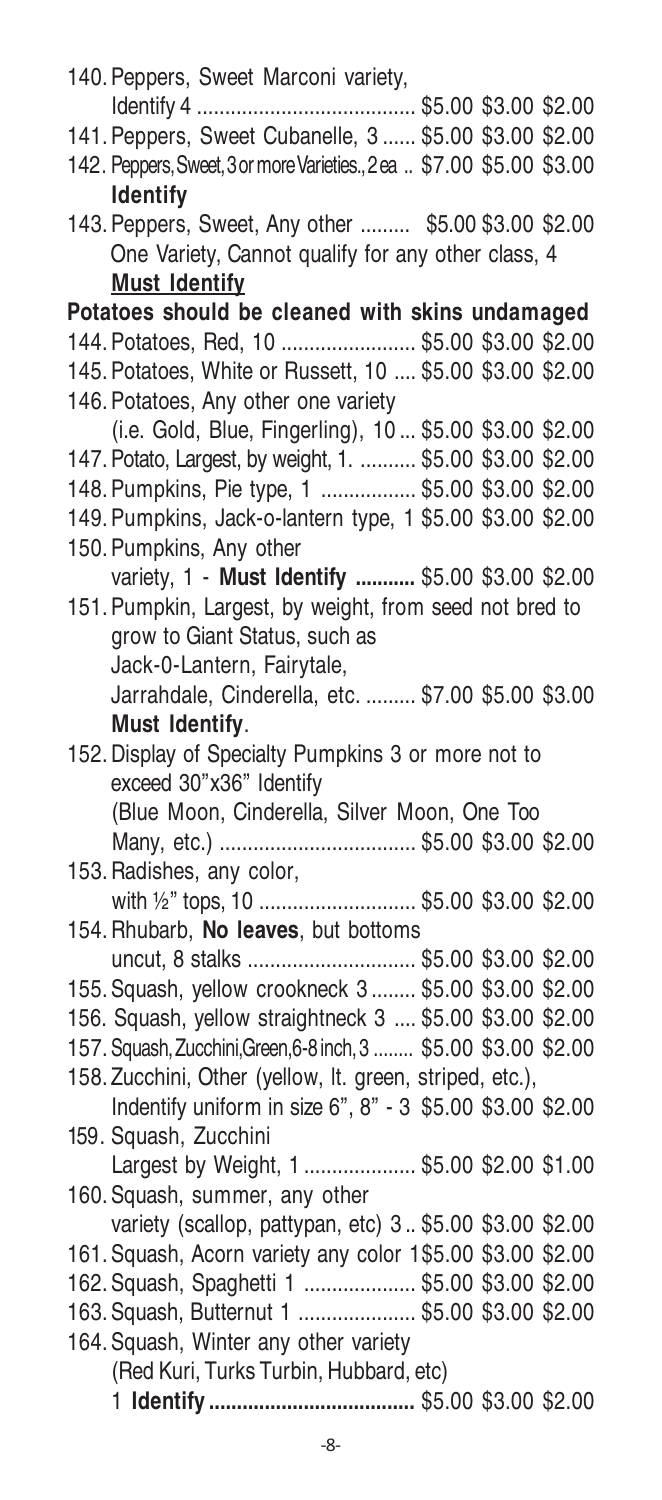| 165. Squash, Winter 3 or more                               |  |  |
|-------------------------------------------------------------|--|--|
| varieties 1 each, IDENTIFY  \$5.00 \$3.00 \$2.00            |  |  |
| 166. Tomatoes, Grape-type, 15  \$5.00 \$3.00 \$2.00         |  |  |
| 167. Tomatoes, Red, Canning type not to                     |  |  |
| exceed 3" diameter, 5  \$5.00 \$3.00 \$2.00                 |  |  |
| 168. Tomatoes, Large Red, for slicing,                      |  |  |
| over 3" diameter, 4  \$5.00 \$3.00 \$2.00                   |  |  |
| 169. Tomatoes, Roma/Paste Type, 5. \$5.00 \$3.00 \$2.00     |  |  |
| 170. Tomatoes, Red Cherry, 15  \$5.00 \$3.00 \$2.00         |  |  |
| 171. Tomatoes, Yellow/Gold Cherry, 15  \$5.00 \$3.00 \$2.00 |  |  |
| 172. Tomatoes, Large Yellow/Gold, 4. \$5.00 \$3.00 \$2.00   |  |  |
| 173. Tomatoes, Display of 3 or more varieties, may include  |  |  |
| heirlooms, 2 each Identify,  \$7.00 \$5.00 \$3.00           |  |  |
| 174. Tomato, largest by weight, 1  \$5.00 \$3.00 \$2.00     |  |  |
| <b>Please identify</b>                                      |  |  |
| 175. Turnips 5 - 1" tops  \$5.00 \$3.00 \$2.00              |  |  |
| 176. Watermelon, Any Variety, 1  \$5.00 \$3.00 \$2.00       |  |  |
| 177. Watermelon,                                            |  |  |
| Largest by Weight, 1  \$5.00 \$3.00 \$2.00                  |  |  |
| Please provide drainage saucers under container plants.     |  |  |
| 178. Pepper, Sweet Variety Grown                            |  |  |
| in Container - Please identify  \$5.00 \$3.00 \$2.00        |  |  |
| 179. Pepper, Hot Variety                                    |  |  |
| Grown in Container - Identify  \$5.00 \$3.00 \$2.00         |  |  |
| 180. Cherry, Grape or Roma Type tomato                      |  |  |
| Grown in Container  \$5.00 \$3.00 \$2.00                    |  |  |
| 181. Tomato, Any large fruited Variety                      |  |  |
| Grown in Container  \$5.00 \$3.00 \$2.00                    |  |  |
| 182. Any other Fruit or Vegetable                           |  |  |
| Grown in Container  \$5.00 \$3.00 \$2.00                    |  |  |
| 183. Best Display of Any One Unusual                        |  |  |
| Variety of Garden Produce.  \$5.00 \$3.00 \$2.00            |  |  |
| Must be identified.                                         |  |  |
| 184. Single Entry of Freak                                  |  |  |
| Vegetable or Fruit  \$5.00 \$3.00 \$2.00                    |  |  |
| No Potatoes, No add ons, as that is considered              |  |  |
| decorating.                                                 |  |  |
| 185. Single Most Unusually                                  |  |  |
| Shaped Potato  \$5.00 \$3.00 \$2.00                         |  |  |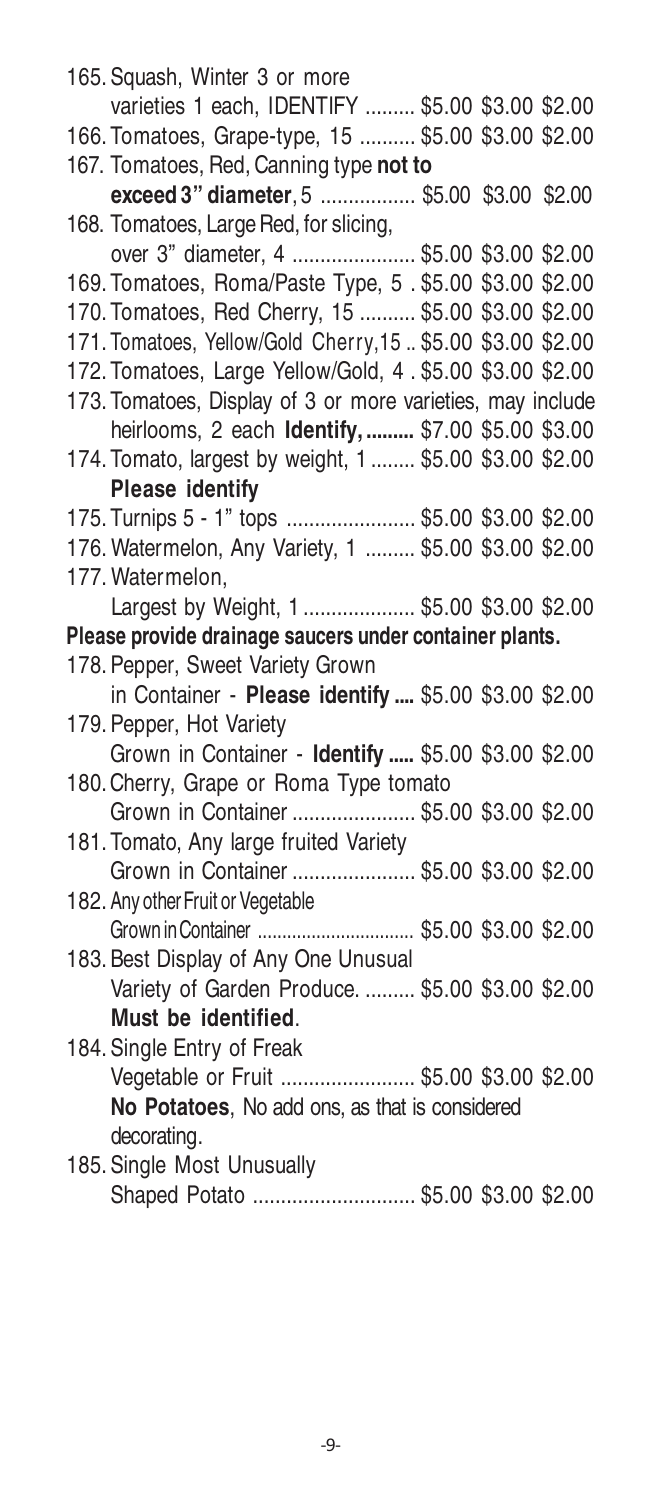186.Best Display of

Garden Produce ..................... \$25.00\$20.00\$15.00 Display must be at least 30 in. deep x 3 ft. wide. Arrange produce for study and comparison. Each variety on display must be presented in a quantity large enough to be easily noticeable, and be labeled. Display will be judged for neatness and attractiveness, quantity (number of varieties), quality of products, and labeling.

#### **SECTION 41 - TRUCK CROPS - (CONTINUED) HEIRLOOM VEGETABLES**

Heirloom vegetables are open-pollinated varieties, for which the seed has been saved by generations of growers, because of some unique feature or use, often among ethnic groups. The most common reason for their popularity is "taste". **All Heirloom vegetables must be identified.**

| 201. Heirloom variety of Beans in Pod, 20           |  |
|-----------------------------------------------------|--|
| Must be identified  \$5.00 \$3.00 \$2.00            |  |
| 202. Heirloom Beans, dried from previous year,      |  |
| 1 pint, Must be identified  \$5.00 \$3.00 \$2.00    |  |
| 203. Heirloom Cucumber, Such as Lemon,              |  |
| identify, 3  \$5.00 \$3.00 \$2.00                   |  |
| 204. Heirloom Eggplant variety,                     |  |
| Must Identify, 2  \$5.00 \$3.00 \$2.00              |  |
| 205. Heirloom Sweet Pepper                          |  |
| Must Identify, 4  \$5.00 \$3.00 \$2.00              |  |
| 206. Heirloom Hot Pepper                            |  |
| Must Identify, 5  \$5.00 \$3.00 \$2.00              |  |
| 207. Heirloom Red Tomato variety                    |  |
| identify, 3  \$5.00 \$3.00 \$2.00                   |  |
| 208. Heirloom Tomato Black or Purple Variety,       |  |
| ldentify, 3  \$5.00 \$3.00 \$2.00                   |  |
| 209. Heirloom Tomato, Oxheart Variety,              |  |
| Identify, 3  \$5.00 \$3.00 \$2.00                   |  |
| 210. Heirloom Tomato, Paste/Roma type variety       |  |
| Identify 3 \$5.00 \$3.00 \$2.00                     |  |
| 211. HeirloomTomato, Any other variety              |  |
| (i.e. whites, yellows, peach, stripes, green ripe). |  |
| Must be identified and can not qualify for any      |  |
| other class, 3  \$5.00 \$3.00 \$2.00                |  |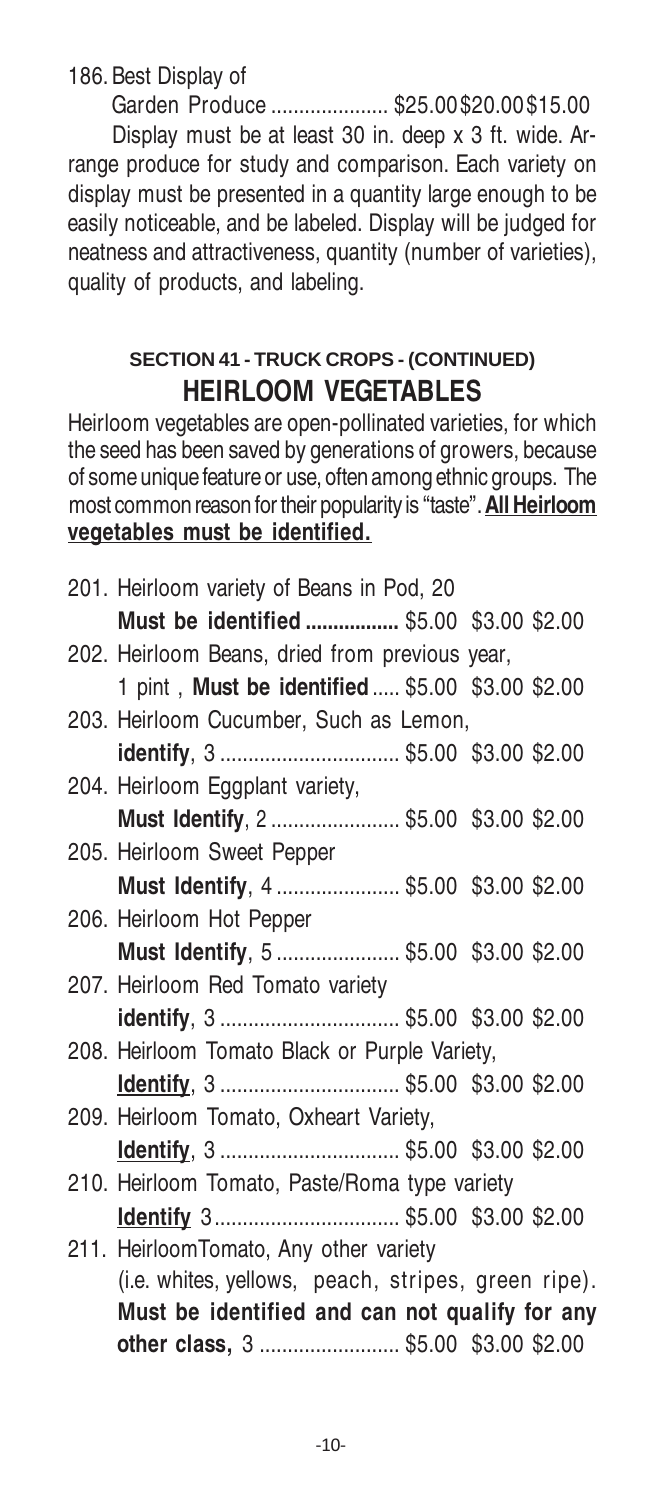- 212. Heirloom Squash variety, 2 Summer
	- or 1 Winter Type **Identify........** \$5.00 \$3.00 \$2.00
- 213. Any other Heirloom vegetable. **Must be identified.** Quantity should be consistent with similar varieties in regular classes ........................ \$5.00 \$3.00 \$2.00 (213 cannot qualify for any other class)

#### **SECTION 42 - FRUITS**

Exhibits for this Section should be submitted between 9:00 AM & 8:00 PM, Thursday, August 4. All fruits must be grown by exhibitor. Basic judging criteria: **freshness, uniformity, blemish-free,** desirable maturity.

| 301. Apples, Red or Golden Delicious, 4 \$5.00 \$3.00 \$2.00    |  |  |
|-----------------------------------------------------------------|--|--|
| 302. Apples, Honey Crisp, 4  \$5.00 \$3.00 \$2.00               |  |  |
| 303. Apples, Gala, 4  \$5.00 \$3.00 \$2.00                      |  |  |
| 304. Apples, Fuji, 4  \$5.00 \$3.00 \$2.00                      |  |  |
| 305. Apples, Any Other Variety,                                 |  |  |
| Must Identify 4  \$5.00 \$3.00 \$2.00                           |  |  |
| 306. Best Display of Apples, 3 or more                          |  |  |
| varieties, 2 each, <b>Identify </b> \$7.00 \$5.00 \$3.00        |  |  |
| 307. Best Single Apple,                                         |  |  |
| Any Variety <b>Identify </b> \$5.00 \$3.00 \$2.00               |  |  |
| 308. Largest Single Apple, By Weight . \$5.00 \$3.00 \$2.00     |  |  |
| 309. Peaches, Any Variety, 4  \$5.00 \$3.00 \$2.00              |  |  |
| 310. Pears, Bartlett, 4  \$5.00 \$3.00 \$2.00                   |  |  |
| 311. Pears, Any Other Variety, 4  \$5.00 \$3.00 \$2.00          |  |  |
| 312. Blueberries, Any Variety, 1/2 pint  \$5.00 \$3.00 \$2.00   |  |  |
| 313. Blackberries, Any Variety, 1/2 pint . \$5.00 \$3.00 \$2.00 |  |  |
| 314. Raspberries, Any variety, 1/2 pint \$5.00 \$3.00 \$2.00    |  |  |
| 315. Grapes, Blue, 2 Bunches  \$5.00 \$3.00 \$2.00              |  |  |
| 316. Grapes, Concord, 2 Bunches  \$5.00 \$3.00 \$2.00           |  |  |
| 317. Grapes, Any Other Variety,                                 |  |  |
| 2 Bunches  \$5.00 \$3.00 \$2.00                                 |  |  |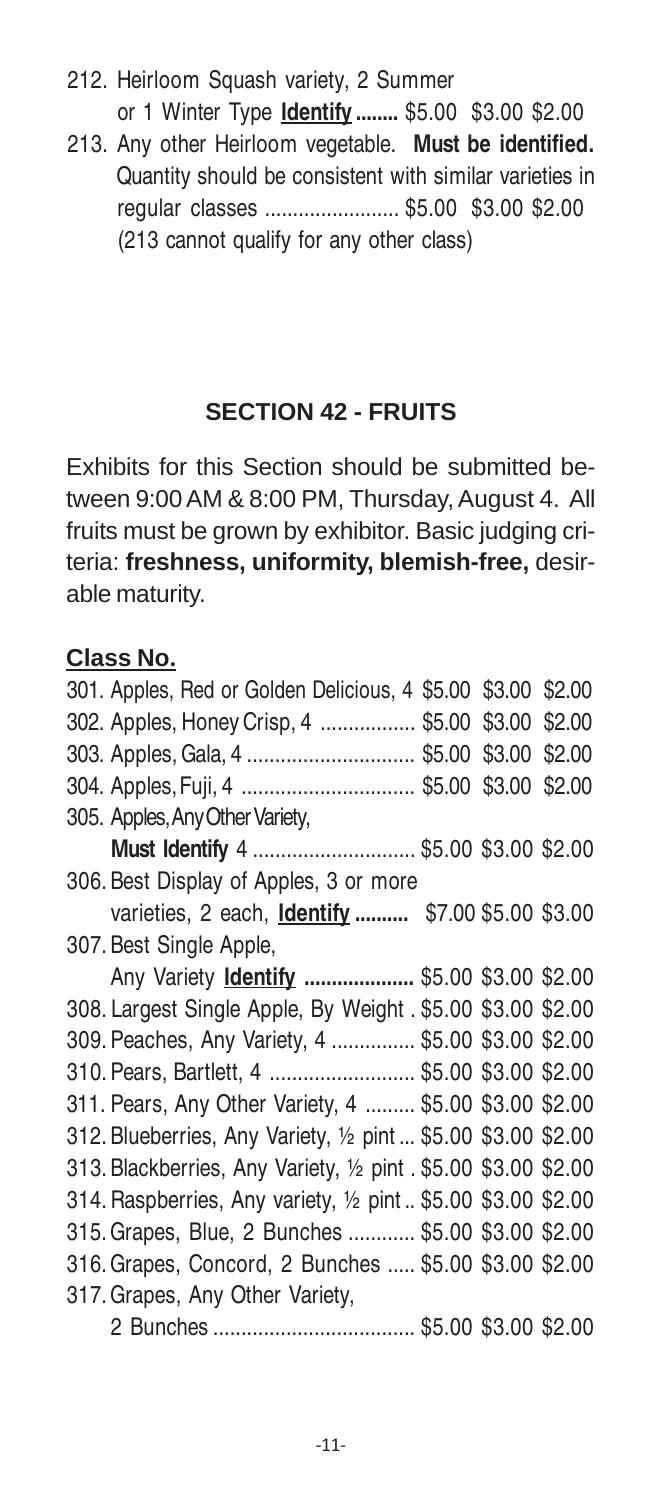318.Any other variety of fruit, in a quantity consistent with similar types of fruit in other classes,

**Identify ........................................** \$5.00 \$3.00 \$2.00 319. Best Display of Fruit,

4 or more varieties **Identify ........** \$9.00 \$7.00 \$5.00 This should be an attractive display with exhibitor

furnishing containers or cloth, not to exceed a 2 ft. square area.

#### **SECTION 43 - HOME GARDEN CONTEST**

#### **Exhibits for this section are to be submitted between 9 am & 8 pm, Thursday, August 4.**

#### **Class No. 330**

Containers will be furnished to exhibitors. Best Display of Produce, minimum of 6 varieties, from your garden. One entry per family. Market Gardeners not eligible for competition. Exhibits will be judged on quality of produce, interest provided by information, and attractiveness of display. Information, (such as why you grow it or how you use it & Identification of the varieties should also be included.)

| 1st Premium  Champion Ribbon and \$12.00 |
|------------------------------------------|
|                                          |
|                                          |
|                                          |
|                                          |

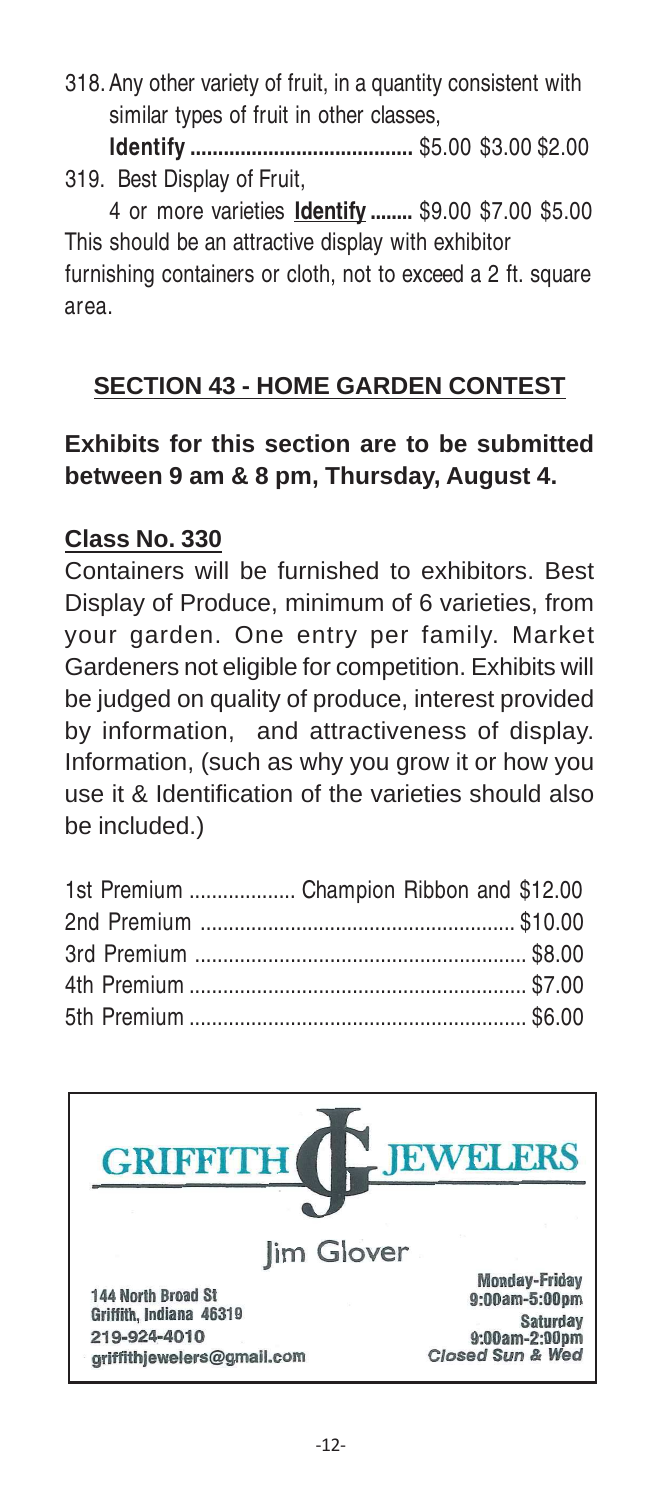#### **SECTION 44 - SPECIAL EXHIBITS Scarecrows, Class 331 and 340 should be submitted between Noon & 8 pm, Wednesday, Aug. 3.**

**Scarecrow should be able to withstand the weather** 331.Old-fashioned Scarecrow, judged on originality. Base not to

exceed 30" x 36" area .......... \$10.00 \$7.00 \$5.00

332. Scarecrow, judged on originality. Exhibitor must be under the age of 15. Base not to exceed 30" x 36" area......... \$10.00 \$7.00 \$5.00

#### **Crop Art**

Material used for these classes need not be grown by exhibitor, but must be crafted by exhibitor. Exhibits for classes 337 through 352 should be submitted for judging between 9am & 8pm, Thursday, August 4.

**Seed Art** is a craft using seeds to make mosaic type pictures by gluing seeds to a flat surface or object. Various seeds are used to show differences in texture.

**A legend card must accompany the artwork**, which lists the seeds used, and show a seed sample, so that judges and viewers can identify the content of the picture. Use a tacky glue instead of glue gun.

- 337. Picture made with 70% 100% of the flat surface covered with .... natural colored seeds. 30% may be dyed seed, painted surface, or covered with other natural materials, such as straw, grass, wood. The dimensions of the picture should be at least 5"x7" ................ \$7.00 \$5.00 \$3.00
- 338. For children 14 years of age or younger, a picture **with at least.... 50% of the surface covered with seeds**. Experienced seed artists suggest using a picture from a coloring book to start, and a slow-drying glue. ............................................ \$7.00 \$5.00 \$3.00
- 339. An object made from or covered with seeds. .................................. \$7.00 \$5.00 \$3.00 340. For children 14 years of age or younger, an object
- made from seeds or sculpture covered with seeds. .................... \$7.00 \$5.00 \$3.00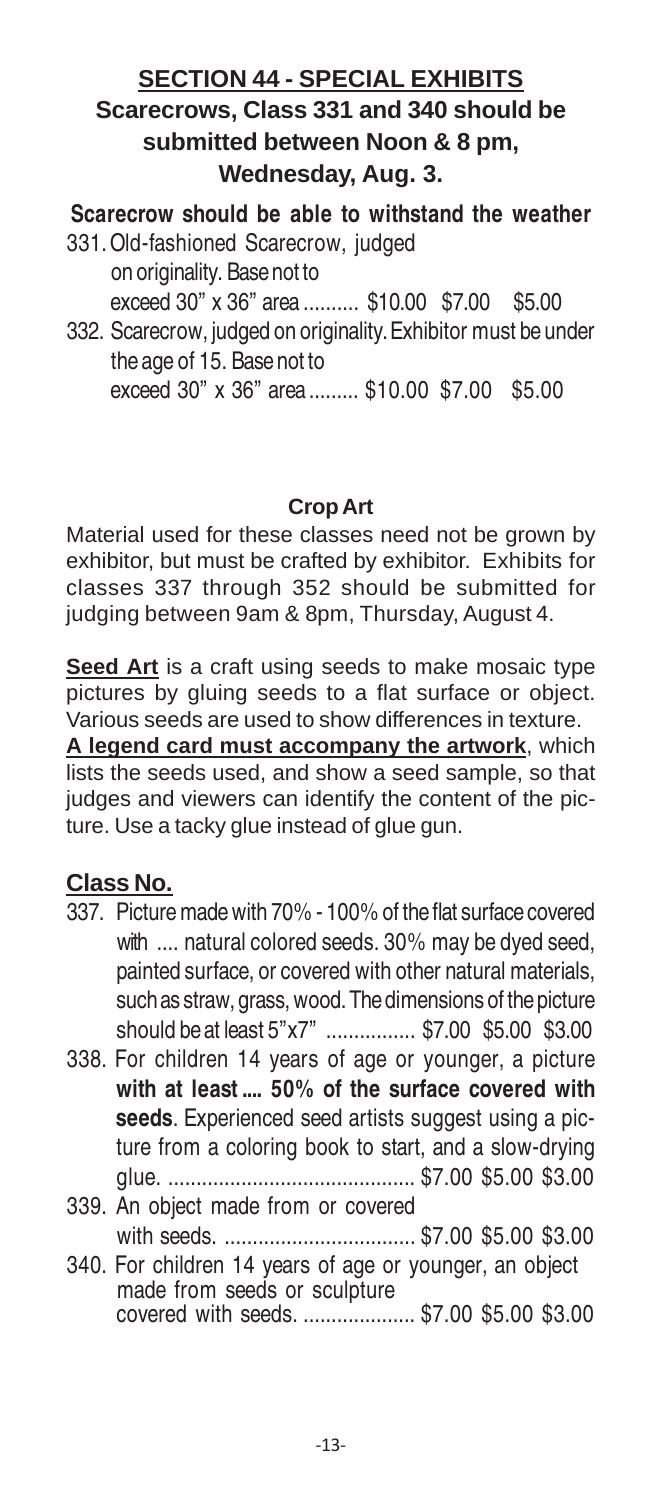#### **SECTION 44 - SPECIAL EXHIBITS Decorated Produce**

|  | 350. Produce decorated with paint and/or |  |                                       |  |
|--|------------------------------------------|--|---------------------------------------|--|
|  |                                          |  | other materials  \$7.00 \$5.00 \$3.00 |  |

351. Mixed Produce Creation ............ \$7.00 \$5.00 \$3.00 (Similar to Crop Creations) Must use 3 or more varieties.

All materials used must be grown/natural, not manufactured, except for connectors (toothpicks, pins, glue) or stand.

**Crop Creations will take place on Thursday, Aug. 7 from 12:30-3:30 pm in the Heritage Hall. Crop Creations may be anything.**

360. Crop Creations for ages 5 - 6 ....... \$4.00 \$3.00 \$2.00 361. Crop Creations for ages 7 - 8 ....... \$4.00 \$3.00 \$2.00 362. Crop Creations for ages 9 - 10 ..... \$4.00 \$3.00 \$2.00 363. Crop Creations for ages 11 - 12 .... \$4.00 \$3.00 \$2.00 The **\$15.00 entry** fee will be waived for Crop Creation participants, but in order to receive the exhibitor's pass, an official entry form must be submitted to the Fair Secretary's office with the \$15.00 entry fee by 4pm on Friday, July 29. Registration is required, and may be done in the Ag Building, on a first come basis, as the number of participants will be limited. Participants may bring material for these projects, but materials will be provided. **Crop creations will be displayed for the duration of the Fair. Ribbons and money can be picked up after 8:00 pm, Sunday, August 14 or Monday, August 15, from 8:00 am to 11:00 am or will be mailed.**

#### **SECTION 45 - HERBS**

**All entries for Herb Classes should be submitted between 9 am & 8 pm Thursday, August 4. Please furnish drainage trays under potted plants.**

364. Best Collection of Potted Herbs .. \$7.00 \$5.00 \$3.00 6 or more varieties. **Identify** herbs. Display not to exceed 30"x36"

365. Best Collection of Potted Herbs . \$7.00 \$5.00 \$3.00 4 or more varieties of same type( i.e. sages, basils, thymes.) **Idendify Display not to exceed 30"x36"**

|          | 366. Best Single Potted Herb, other                                                                                                     |  |                                               |
|----------|-----------------------------------------------------------------------------------------------------------------------------------------|--|-----------------------------------------------|
|          | than Basil or Rosemary identify  \$5.00 \$3.00 \$2.00                                                                                   |  |                                               |
|          | 367. Single Best Potted Basil Plant identify  \$5.00 \$3.00 \$2.00                                                                      |  |                                               |
| $\cdots$ | $\mathcal{L}$ and the contract of the contract of $\mathcal{L}$ and $\mathcal{L}$ and $\mathcal{L}$ and $\mathcal{L}$ and $\mathcal{L}$ |  | $\mathbf{A} \mathbf{A} \mathbf{A} \mathbf{A}$ |

368. Single Best Potted Rosemary Plant **identify ......** \$5.00 \$3.00 \$2.00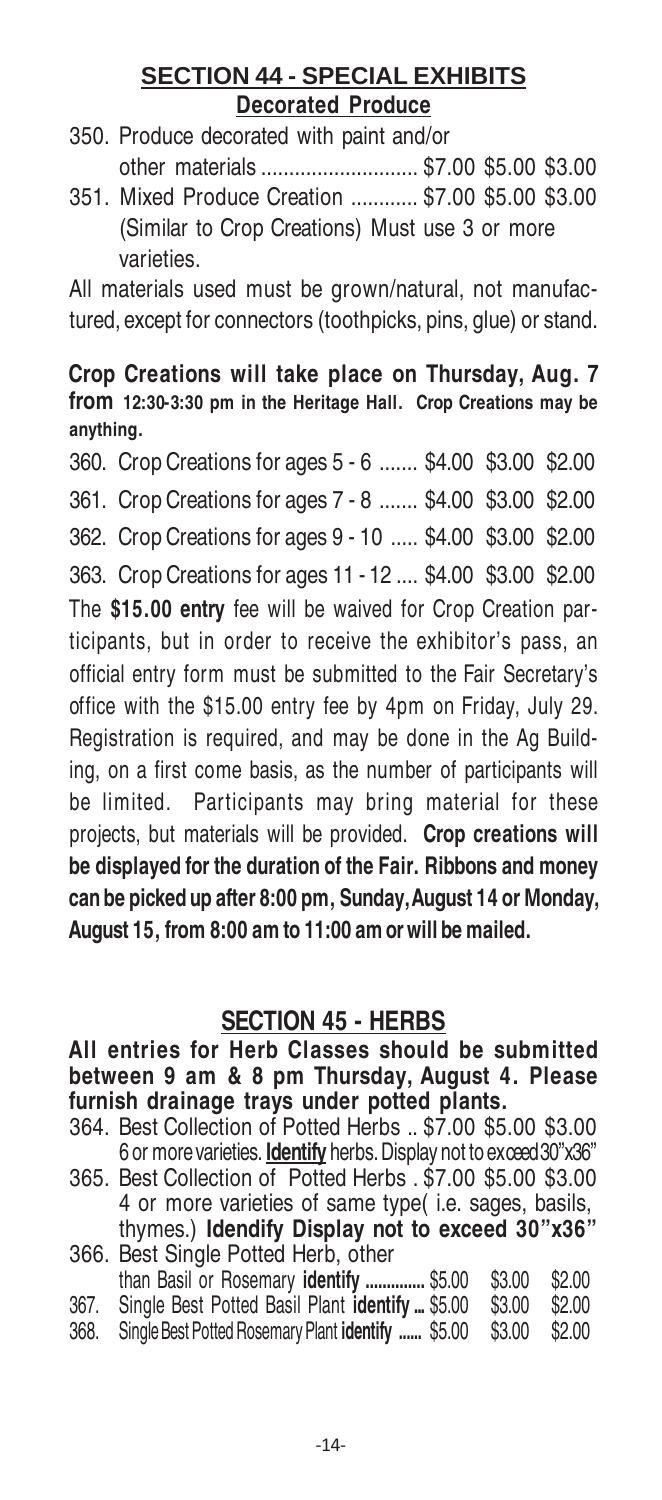#### **BUNDLED HERBS**

**Herbs should be fresh cut, and securely bundled with a rubberband. The diameter of the bundle will be measured where bundled, required diameter listed by class. Please identify variety. Bundle Diameter** 372. Basil, Green Leafed, Ocimum basilicum ........... 1"..... \$5.00 \$3.00 \$2.00 373. Basil, Any Other Flavor or Variety, (Thai, Lemon, Etc.) **Identify**1"... \$5.00 \$3.00 \$2.00 374. Catnip, Nepeta cataria, ....... not catmint. ....................... 1"..... \$5.00 \$3.00 \$2.00 375. Chives, Allium ................... ½" .... \$5.00 \$3.00 \$2.00 376. Cilantro, No Seed ............... 1"..... \$5.00 \$3.00 \$2.00 377. Dill, Anethum graveolens, 3 plants with roots for seed ......... \$5.00 \$3.00 \$2.00 378. Dill, Anethum, Graveolens, 3 plants with roots for weed ........ \$5.00 \$3.00 \$2.00 379. Lavender, Lavendula species1". \$5.00 \$3.00 \$2.00 380. Lemon Balm, Melissa Officinalis ............. 1"..... \$5.00 \$3.00 \$2.00 381. Greek Oregano, Oregano vulgare, virides.. 1"..... \$5.00 \$3.00 \$2.00 382. Mints, Mentha species, **Identify** 1"\$5.00\$3.00\$2.00 383. Rosemary, Rosemarinus officinalis .... 1"..... \$5.00 \$3.00 \$2.00 384. Sages, Salvia Species **Identify .............................** 1"..... \$5.00 \$3.00 \$2.00 385. Thyme French or English ½" .... \$5.00 \$3.00 \$2.00 386. Thyme, Thymus species, other than French or English, **Identify**.i.e. Lemon, Creeping ½"\$5.00 \$3.00 \$2.00 387. Parsley, plain .................... ½" .... \$5.00 \$3.00 \$2.00 388. Parsley, curley .................. ½" .... \$5.00 \$3.00 \$2.00 389. Oregano Species other than Greek ............... ½" .... \$5.00 \$3.00 \$2.00 390. Tarragon Species ............. 1"..... \$5.00 \$3.00 \$2.00 391. Garlic Chives .................... ½" .... \$5.00 \$3.00 \$2.00 392. Any other Herb, **Must Identify.............................** \$5.00 \$3.00 \$2.00 **Cannot qualify for any other class.**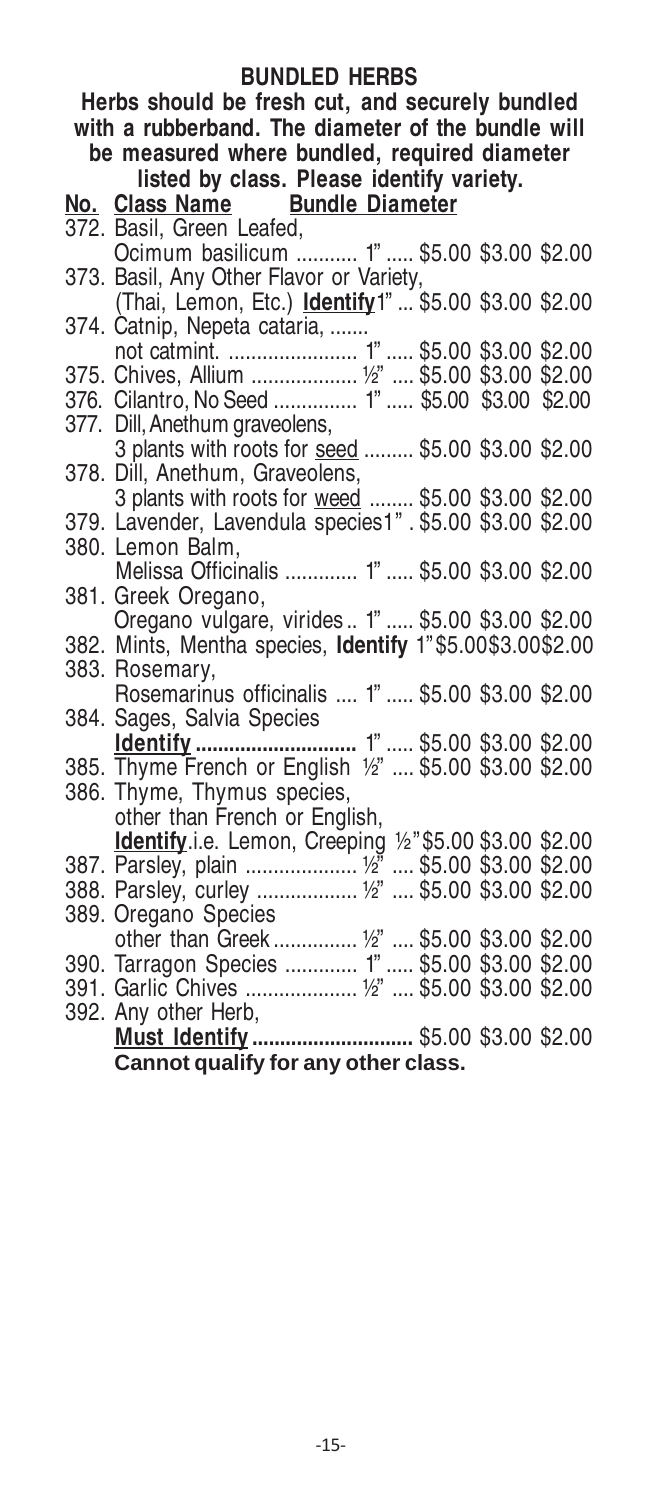**Educational Displays Sponsored by:**



#### **SECTION 46 - EDUCATIONAL DISPLAYS**

**Exhibits to be submitted between 9 AM & 8 PM, Thursday, August 4. Exhibits must be of an educational nature.** Exhibits may be entered by individuals or groups. Exhibits must include labeling or brief explanatory captions and be presented in an attractive manner. PLEASE DO NOT USE ORIGINAL PHOTOS. Display not to exceed 30" Deep x 48" Wide x 48" Ht. **Should be on posterboard or Trifold posterboard. Please do not staple on table or wall.**

Exhibits judged as follows:

| Educational Value  30 points       |  |
|------------------------------------|--|
| Titles and Captions  20 points     |  |
| Interest and Attention  20 points  |  |
|                                    |  |
| General Attractiveness . 15 points |  |

| 400. Wildlife or Conservation of Natural             |
|------------------------------------------------------|
| Resources Display  \$13.00 \$11.00 \$9.00            |
| 401. Agricultural History, development               |
| of methods, tools or equipment \$13.00\$11.00 \$9.00 |
| 402. Farm Life, Work or                              |
| Social Activities.  \$13.00 \$11.00 \$9.00           |
| 403. Use of Agriculture Products. Please try to use  |
| products other than corn or                          |
| soybeans.  \$13.00 \$11.00 \$9.00                    |
| 404. Class for exhibitors under 16 years of age      |
| Participants should choose one of the categories     |
| 400-403 and follow the same guidelines for           |
| preparing an exhibit  \$13.00 \$11.00 \$9.00         |
|                                                      |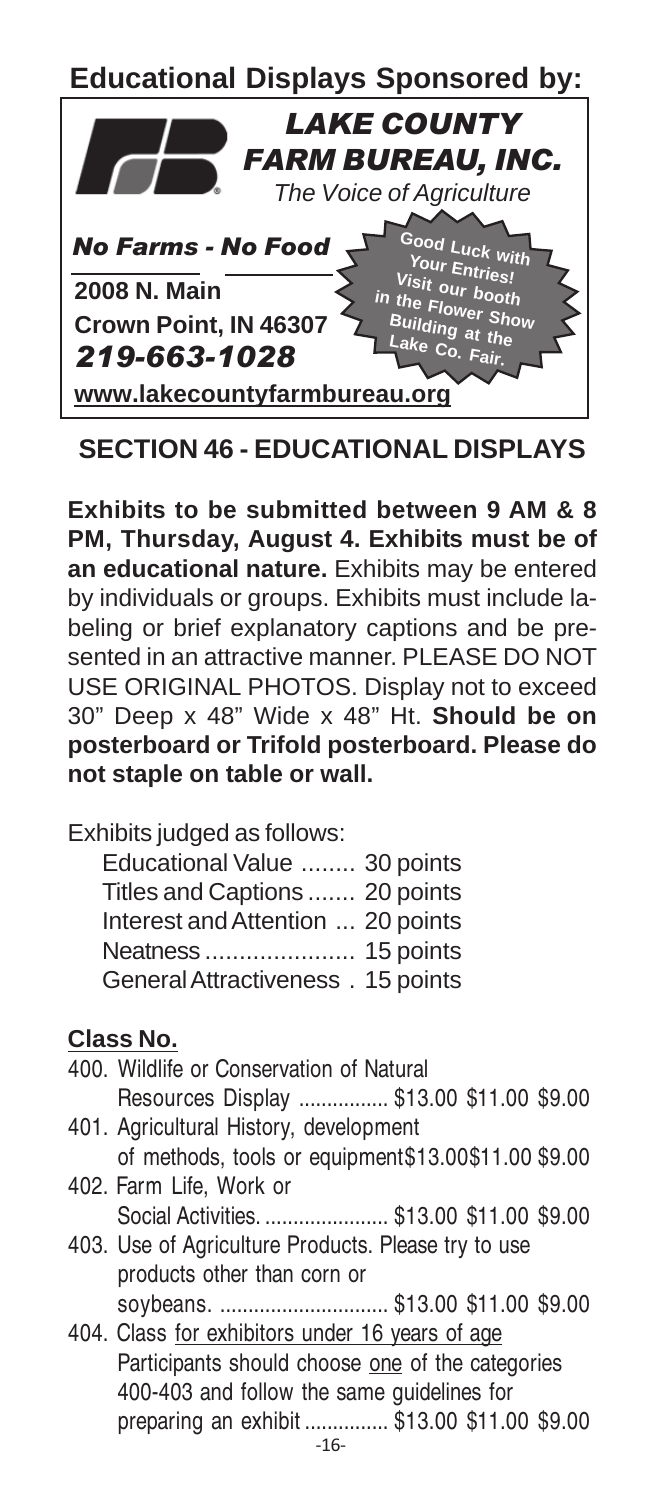#### **SECTION 47 - BEES AND HONEY**

**Exhibits to be submitted for judging between 9 AM & 8 PM, Thursday, August 4.**

**NEW: All 1 pound jars of extracted honey are to be exhibited in "queen line" glass jars. All Frames of Honey shall be made leak-proof for exhibit. Leakage makes an unattractvie display. Please make sure all jars are clean, not sticky.**

### **Class No.** 413. Four Cut Comb in Plastic Boxes, up to 1 pound........................... \$10.00 \$6.00 \$4.00 414. Extracted Light Honey, 4-1 pound jars ........................ \$10.00 \$6.00 \$4.00 415. Extracted Medium Honey, 4-1 pound jars ........................ \$10.00 \$6.00 \$4.00 416. Extracted Dark Honey, 4-1 pound jars ........................ \$10.00 \$6.00 \$4.00 417. Chunked Honey, 3-1 pint jars. \$10.00 \$6.00 \$4.00 418. Plastic Frame of Honey, 1 Any Size ............................... \$10.00 \$6.00 \$4.00 419. Wood Frame of Honey, 1 Any Size ............................... \$10.00 \$6.00 \$4.00 420. Pollen 1-1 pint jar.................... \$10.00 \$6.00 \$4.00 421. Novelty Beeswax, Artistic, Molded .................................... \$10.00 \$6.00 \$4.00 422. Beeswax Candles, Tapers, 1 pair ....................................... \$10.00 \$6.00 \$4.00 423. Beeswax Candles, 1 not a Taper........................... \$10.00 \$6.00 \$4.00 424. Gift Pack, up to 10 pounds. List Contents. ............................... \$12.00 \$8.00 \$6.00 Contents must be made by beekeeper, or product of beekeeper's hive, not purchased items 425. Observation Hive with "Marked" Queen Bee, 1 frame of brood, and 1 frame of honey ................................... \$20.00 \$15.00 \$10.00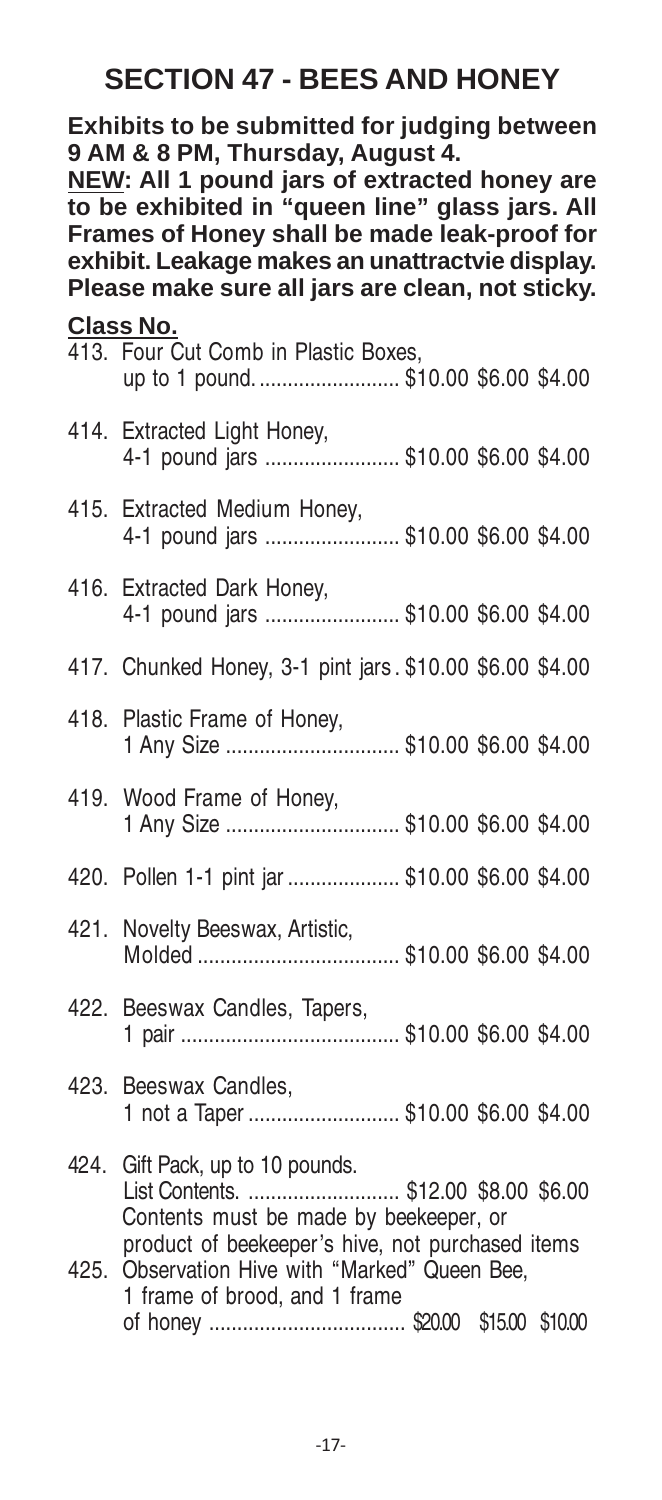426. Educational Display ................. \$20.00 \$15.00 \$10.00 judged by the same criteria as other Educational Classes on page 16 May be about bees, beekeeping methods or equipment, use of apiary products, history. Should be on posterboard or Trifold posterboard. Please do not staple on the wall in the bee area.

#### **Hobbyist Classes**

| 427. Extracted Light Honey,                            |  |  |
|--------------------------------------------------------|--|--|
| 4-1 pound jars  \$5.00 \$3.00 \$2.00                   |  |  |
| 428. Extracted Medium Honey,                           |  |  |
| 4-1 pound jars  \$5.00 \$3.00 \$2.00                   |  |  |
| 429. Extracted Dark Honey,                             |  |  |
| 4-1 pound jars  \$5.00 \$3.00 \$2.00                   |  |  |
| 430. Chunked Honey, 3-1 pint jars \$5.00 \$3.00 \$2.00 |  |  |
| 431. Wood Frame of Honey,                              |  |  |
| 1 any size  \$5.00 \$3.00 \$2.00                       |  |  |
| After ribboning in Hobbyist you must enter Honey       |  |  |
| $O_{0.00000}$ $(110.117.0.110$ the next year.          |  |  |

Classes 413-417 & 419 the next year.

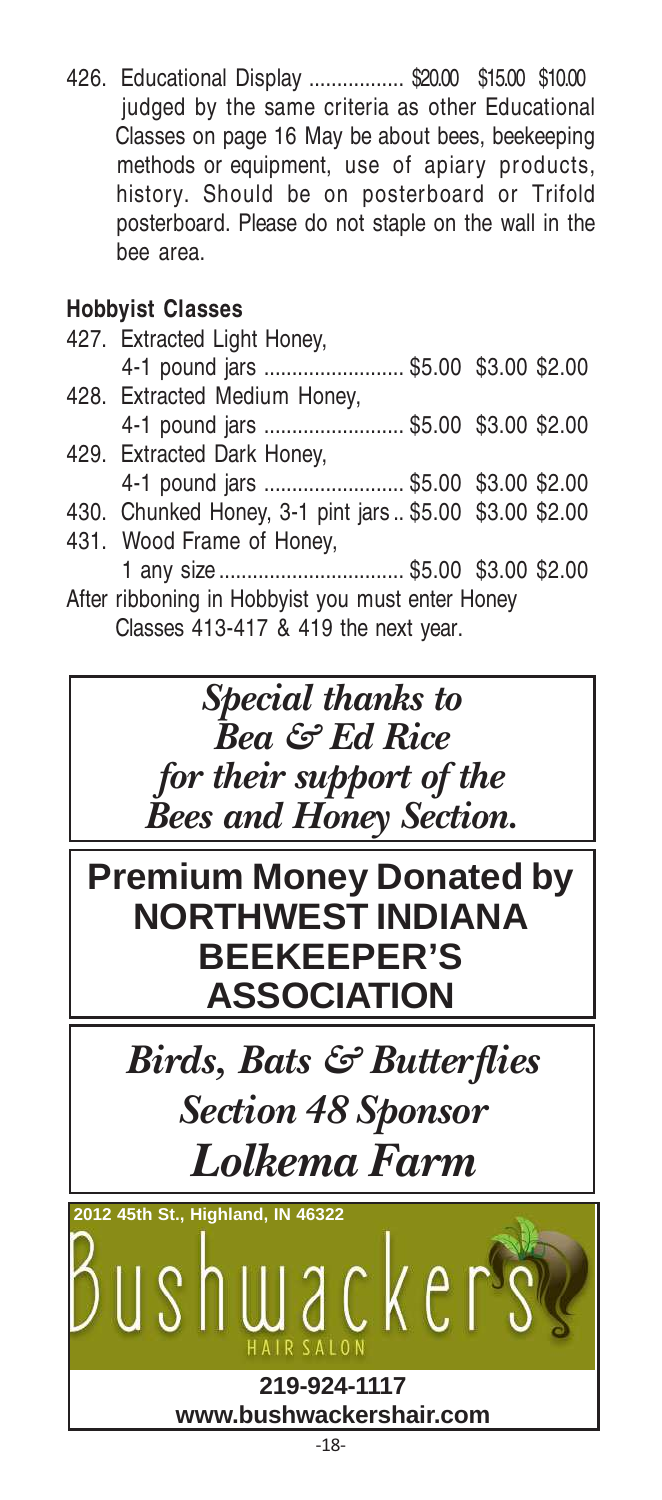#### **SECTION 48 - BIRDS, BATS & BUTTERFLIES**

**These exhibits should be submitted for judging between Noon & 8 PM, Wednesday, Aug 3.**

- **1. Houses or feeders must be made by the exhibitor.**
- **2. Houses or feeders must not be exhibited for judging for more than 2 consecutive years. They may be displayed, but not considered for premiums.**
- **3. House judging criteria.**
	- **A. Practicality Functional and Safe for Specified Bird**
	- **B. Correct hole size.**
	- **C. Ease of Cleaning**
	- **D. Ventilation and Drainage**
	- **E. Suitable Dimensions**
- **4. Birdfeeder judging criteria.**
	- **A. Functional and Safe for Birds**
	- **B. Ease of Cleaning**
	- **C. Food Storage, ability to keep dry so it doesn't rot.**
- **5. Gourds may be exhibited in any class as long as they meet the criteria for the class.**

| 435. Housewren, entry 1" diameter,                      |  |  |
|---------------------------------------------------------|--|--|
| no perch  \$5.00 \$4.00 \$3.00                          |  |  |
| 436. Tree Swallow, entry can be round or oval           |  |  |
| 1 3/8" W x 2 1/4" H  \$5.00 \$4.00 \$3.00               |  |  |
| 437. Eastern Bluebird, 3 permissible entry holes,       |  |  |
| 1 1/2" round, 1 3/8" x 2 1/4" vertical oval, or         |  |  |
| 1 1/8" horizontal slot  \$5.00 \$4.00 \$3.00            |  |  |
| 438. Owl, specify kind of owl as                        |  |  |
| entry size varies  \$5.00 \$4.00 \$3.00                 |  |  |
| 439. Purple Martin, entry 2 1/8"  \$5.00 \$4.00 \$3.00  |  |  |
| 440. House for any other bird, or butterflies           |  |  |
| specify which bird; cannot qualify for any other        |  |  |
|                                                         |  |  |
| 441. Bat House  \$5.00 \$4.00 \$3.00                    |  |  |
| 442. House from recycled material  \$5.00 \$4.00 \$3.00 |  |  |
| 443. Bird Feeder  \$5.00 \$4.00 \$3.00                  |  |  |
| 444. Bird Feeder from                                   |  |  |
| Recycled material  \$5.00 \$4.00 \$3.00                 |  |  |
| 445. Birdhouse for any type of birds made by            |  |  |
| exhibitor under 16 years of age \$5.00 \$4.00 \$3.00    |  |  |
| Please tell what bird you hope to attract.              |  |  |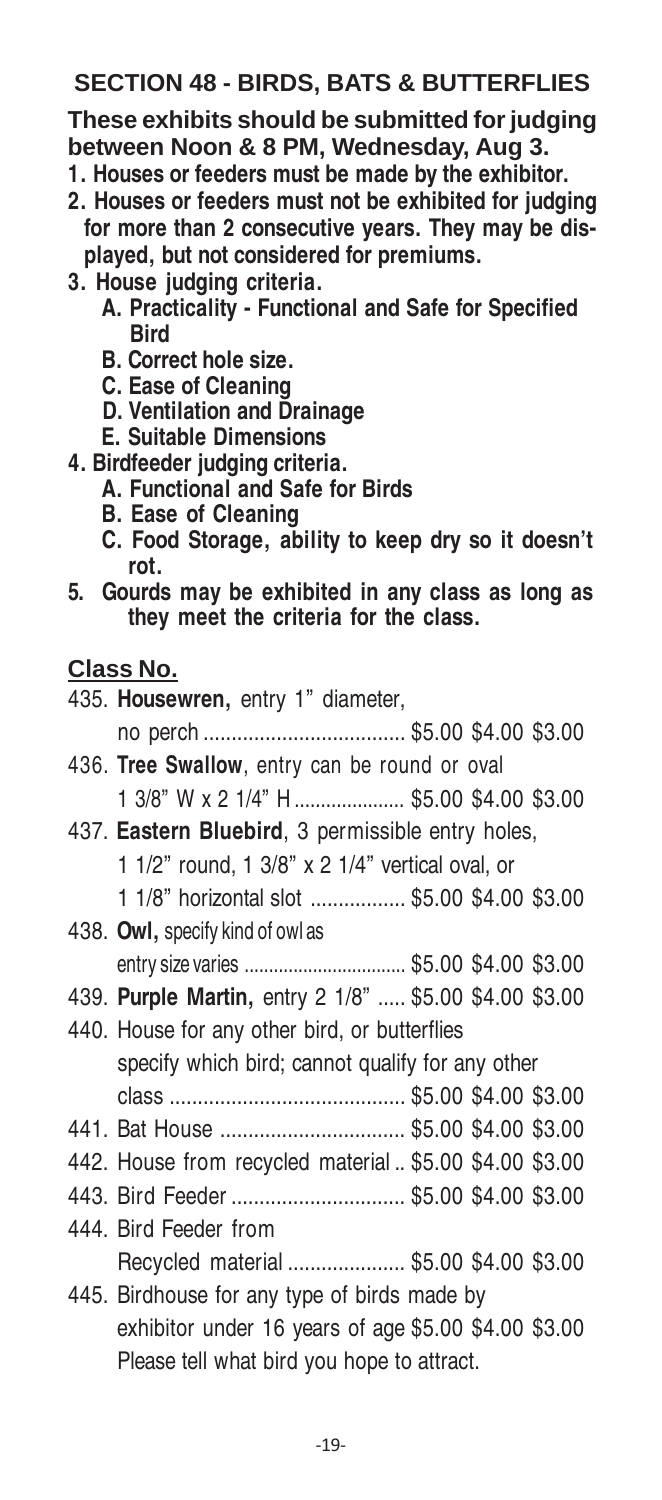#### **SECTION 49 - GOURDS**

#### **Exhibits for this Section should be submitted between Noon & 8 pm, Wednesday, August 3 NATURAL GOURDS**

Gourds in this category should **be grown by the exhibitor.** Do not enter same exhibit for judging more than 2 years. Gourds should be cleaned, but not decorated. Or- $\overline{\mathsf{hame}}$ ntal Gourds are Cucurbits, which have yellow blooms; Hardshell Gourds are Lagenaria which have white blooms.

#### **No Cracks or Holes in Gourds.**

#### **Class No.**

| UIASS NU.                                                 |  |
|-----------------------------------------------------------|--|
| 450. Largest Gourd in circumference  \$5.00 \$3.00 \$2.00 |  |
| 451. Longest Gourd                                        |  |
| Overall Length  \$5.00 \$3.00 \$2.00                      |  |
| 452. Luffas or Dish Rag Gourd,                            |  |
| 2 same size  \$5.00 \$3.00 \$2.00                         |  |
| and color. Shells must be removed and gourd               |  |
| cleaned.                                                  |  |
| 453. Hardshell gourds, 3 identical, same variety,         |  |
| shape and size  \$5.00 \$3.00 \$2.00                      |  |
| 454. Hardshell gourds 3 different                         |  |
|                                                           |  |
| 455. Ornamental gourds, current season, 3 identical,      |  |
| same variety, shape and size  \$5.00 \$3.00 \$2.00        |  |
| 456. Ornamental gourd, dried, 3 identical,                |  |
| same variety, shape and size . \$5.00 \$3.00 \$2.00       |  |
| 457. Ornamental gourds, Current season, Assortment of     |  |
| 5 different varieties,                                    |  |
| 1 of each variety.  \$5.00 \$3.00 \$2.00                  |  |
| 458. Ornamental gourds, dried, 5 different varieties,     |  |
| 1 of each variety  \$5.00 \$3.00 \$2.00                   |  |
| 459. Centerpiece arrangement of gourds with container     |  |
| furnished by exhibitor.                                   |  |
| Ornamental or Hardshell \$5.00 \$3.00 \$2.00              |  |
| 460. Best Display of Current Season Gourds arranged in    |  |
| an area not to exceed 30"x30" Judged 40% quality,         |  |
| 40% variety, 20% arrangement \$7.00 \$5.00 \$3.00         |  |
| 461. Best Display of Dried Gourds Hardshell               |  |
| and/or ornamental  \$9.00 \$7.00 \$5.00                   |  |
| arranged in area not to exceed 30" deep x 36"wide         |  |

arranged in area not to exceed 30" deep x 36"wide by 5ft. high area. (Judged 40% quality, 40% variety and unique specimens, 20% arrangement)

## **45th & Colfax, Griffith, IN 46319** Hogan Family Matt, Jodi & Emma Griffith, IN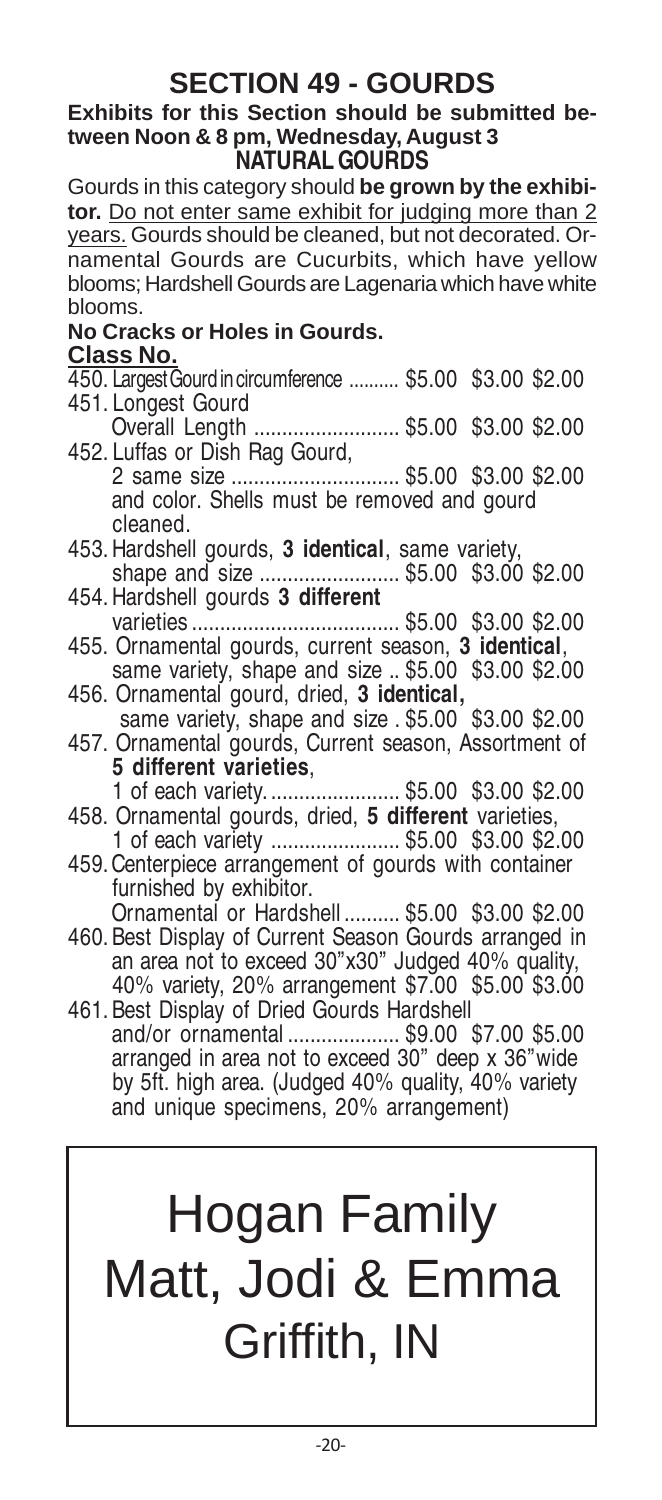#### **CRAFTED GOURDS**

**Gourds in this category do not need to be grown by exhibitor, but must be crafted by exhibitor. Do not exhibit same entry more than 2 years. A clear finish can be used on the outside of all gourds.**

|                                                                                                                                                                                                        | 469. Gourd Doll or Character  \$5.00 \$3.00 \$2.00                                                                                          |  |  |  |
|--------------------------------------------------------------------------------------------------------------------------------------------------------------------------------------------------------|---------------------------------------------------------------------------------------------------------------------------------------------|--|--|--|
|                                                                                                                                                                                                        | 470. Christmas ornament \$5.00 \$3.00 \$2.00<br>2, must hang                                                                                |  |  |  |
|                                                                                                                                                                                                        | 471. One mask or hat  \$5.00 \$3.00 \$2.00<br>made from a gourd                                                                             |  |  |  |
|                                                                                                                                                                                                        | 472. One seasonal  \$5.00 \$3.00 \$2.00<br>or Holiday Article or set                                                                        |  |  |  |
|                                                                                                                                                                                                        | 473. Gourd Container  \$5.00 \$3.00 \$2.00<br>decoupage, stained and/or burned or die NOT<br>painted. Inside can be finished as you prefer. |  |  |  |
|                                                                                                                                                                                                        | 474. Gourd Container  \$5.00 \$3.00 \$2.00<br>painted or carved.                                                                            |  |  |  |
|                                                                                                                                                                                                        | 475. Jewelry or Hair ties<br>made from gourds  \$5.00 \$3.00 \$2.00<br>2 pieces. Earrings count as 1 piece                                  |  |  |  |
|                                                                                                                                                                                                        | 476. Gourd Container  \$5.00 \$3.00 \$2.00<br>Pine Needle coiling. A clear finish may be used.                                              |  |  |  |
|                                                                                                                                                                                                        | 477. One other article \$5.00 \$3.00 \$2.00<br>made from gourds. Must not fit into any other                                                |  |  |  |
|                                                                                                                                                                                                        | category, birds, fruit, flowers. Instrument or night light.<br>478. Gourd Container  \$5.00 \$3.00 \$2.00<br>using Air Dry Clay             |  |  |  |
|                                                                                                                                                                                                        | 479. Gourd Container with Beading. \$5.00 \$3.00 \$2.00<br>Not Jewelry                                                                      |  |  |  |
|                                                                                                                                                                                                        | <b>Crafted Gourds</b>                                                                                                                       |  |  |  |
|                                                                                                                                                                                                        | Classes for Exhibitors under 16 years of age.<br>481. Doll, animal, bird  \$5.00 \$3.00 \$2.00                                              |  |  |  |
|                                                                                                                                                                                                        | or any other charactor made from gourds                                                                                                     |  |  |  |
|                                                                                                                                                                                                        | 482. Any Seasonal or Holiday item . \$5.00 \$3.00 \$2.00<br>made from gourds                                                                |  |  |  |
|                                                                                                                                                                                                        | 483. Jewelry or Hair ties  \$5.00 \$3.00 \$2.00<br>made from Gourds                                                                         |  |  |  |
| <b>American Natural Resources Inc.</b><br><b>Full Service Taxidermy</b><br><b>Fine Antler &amp; Rustic Furniture</b><br><b>Master Taxidermist</b><br>EDWARD LEEP SR. . EDWARD LEEP JR.<br>219-922-6444 |                                                                                                                                             |  |  |  |

Fax 219-922-6642

www.americannaturalresources.com Email - ed@americannaturalresources.com

Mon.-Fri. 9:30 am-6:00 pm Sat. 10:00 am-5:00 pm

120 N. Broad Street Griffith, Indiana 46319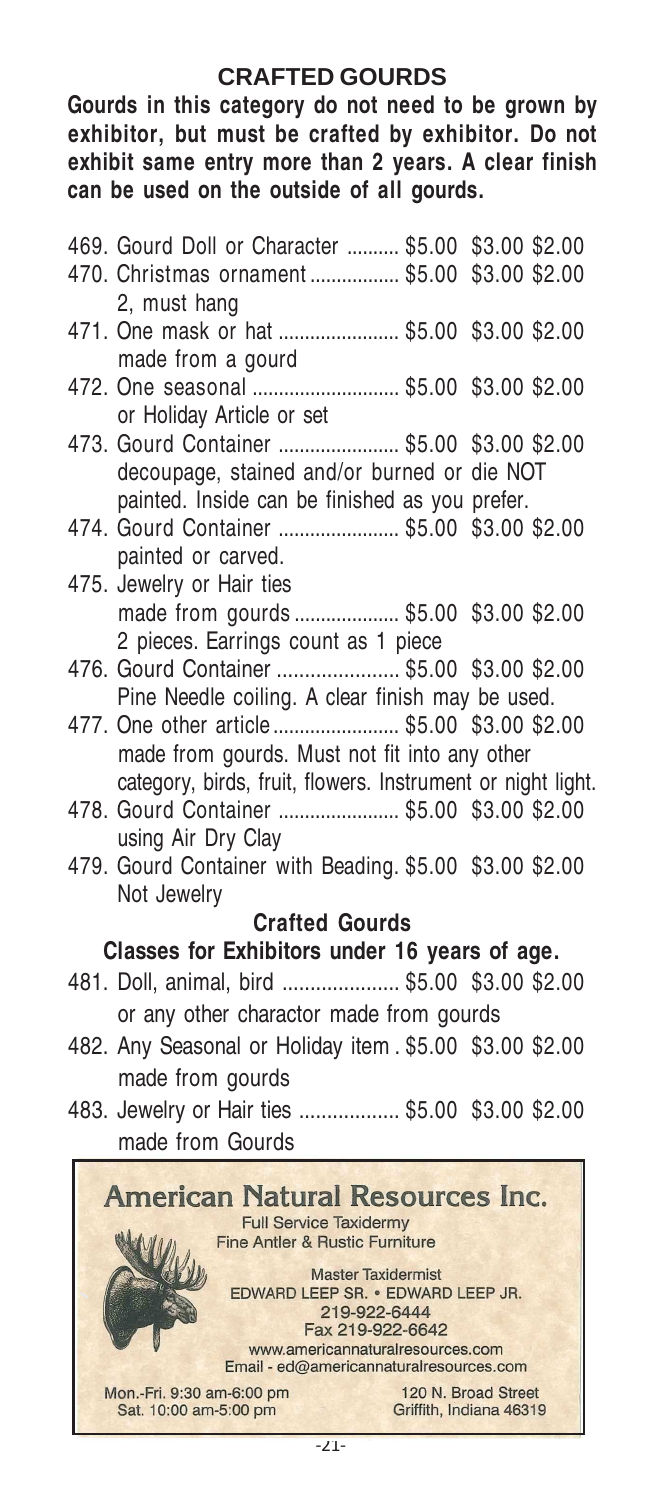#### **SECTION 50 - SUNFLOWERS Entries should be submitted for measurement, Thursday, August 4 between 9am & 8pm.**

#### **Class No.**

- 495. **Tallest Sunflower,** Should be entered with root system intact, preferably in bucket.
- 496. **Largest Sunflower head in diameter current season** Should be entered with a stem at least 6" long.

#### **Premiums for Each Class**

1st Premium ..... \$10.00 4th Premium........... \$7.00 2nd Premium.......\$9.00 5th Premium........... \$6.00 3rd Premium .......\$8.00

**2022 Tallest Sunflower - 13' 9'' (Tie) Exhibited by Ray VanderMolen Munster, IN & Malia Monix, DeMotte, IN**

**2022 Largest Diameter Sunflower head - 18" Grown by Ingrid Monix, Crown Point, IN**

Sponsor of Sunflower Contests



Gerald T. Stiener Managing Broker

## **WILLE & STIENER ENTERPRISES, INC. 707 N. MAIN STREET CROWN POINT, IN 46307**

**Office (219) 663-2990 Fax (844) 269-8280 gstiener@willeandstiener.com www.willeandstiener.com**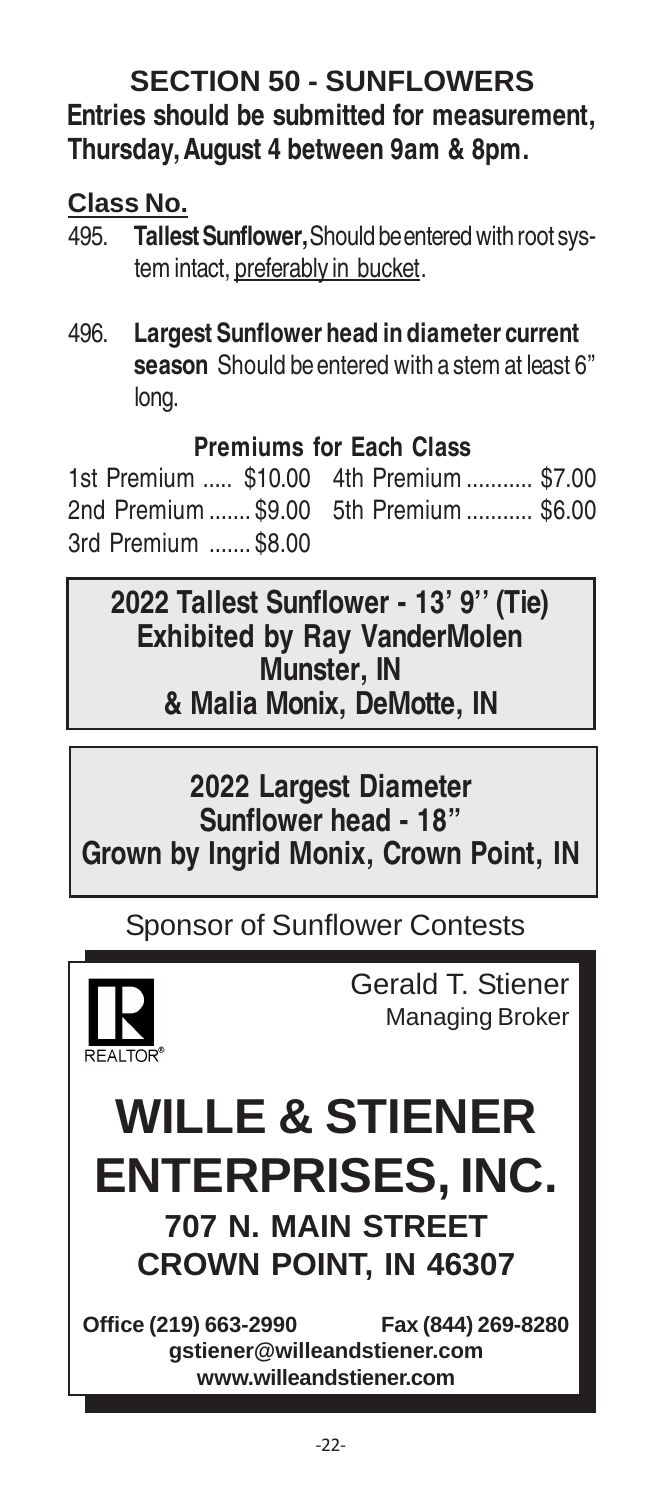#### **SECTION 51 LARGEST PUMPKIN/ SQUASH CONTEST**

**Entries must be submitted between 10 am & 1 pm, Saturday, August 6, 2022. The weigh-in will begin as soon as all entries are inspected and checked in.**

#### **RULES**

- 1. Any entry from the genus Cucurbita of the family cucurbitaceae, a group that includes pumpkins and squashes, will be eligible.
- 2. An Agriculture Agent or Fair Officer will be on site to serve as a judge to inspect entries for weighing.
- 3. Each entry must be sound, healthy and undamaged. Entries must be free of rot, holes or cracks which extend into the interior cavity. Disqualification will be at the judge's discretion.
- 4. Entries should be clean and free from all chemical residues before arrival at the Fair.
- 5. A certified scale will be used for the weigh-in.
- 6. Minimum Weight 50 lbs.

#### **Class No. 497 Giant Pumpkin/Squash Premiums**

1st Prize\*\* .... \$50.00, Plaque, Champion Ribbon

2nd Prize\* .... \$40.00, Reserve Champion Ribbon

3rd Prize\* ..... \$30.00

4th Prize\* ..... \$20.00

5th Prize\* ..... \$15.00

**\*\*1st Prize Winner entering a specimen weighing over 200 pounds will receive a Bonus of \$100.00.**

**\*All other prize specimens weighing over 200 pounds will receive a Bonus of \$40.00.**

**Premium Checks Available after 8:00 p.m., Sunday, August 14 or between 8-11 a.m. Monday, August 15.**

Kim Osteen

#ITKWK IN THE KITCHEN WITH KIM ON ALL SOCIAL MEDIA

INDEPENDENT PAMPERED CHEF CONSULTANT 219.677.6151

**2021 Largest Squash/Pumpkin 107 lbs.**

**Grown by Mel Lolkema, Griffith, IN**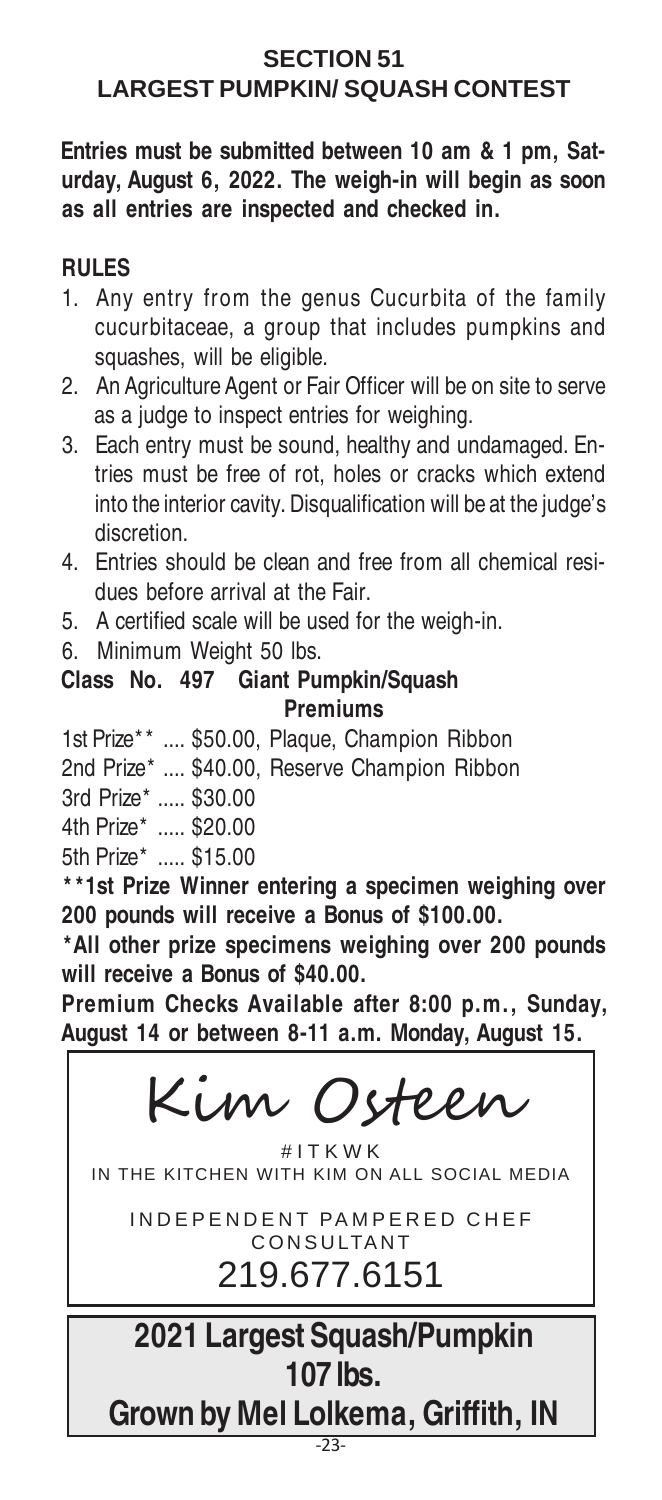## **Special Thanks to these sponsors of the Giant Pumpkin/ Squash Contest**

**The Don & Norma Lottes Family Crown Point, IN**



#### **Kevin McClellan** Agent

9002 Cline Ave. Highland, IN 46322-2204 219-923-3030 kevin.mcclellan.vabikk@statefarm.com www.yourneighborkevin.com





**9930 Express Drive - Suite 3B • Highland, IN 46322 219-972-0849 - stairslarry@outlook.com**

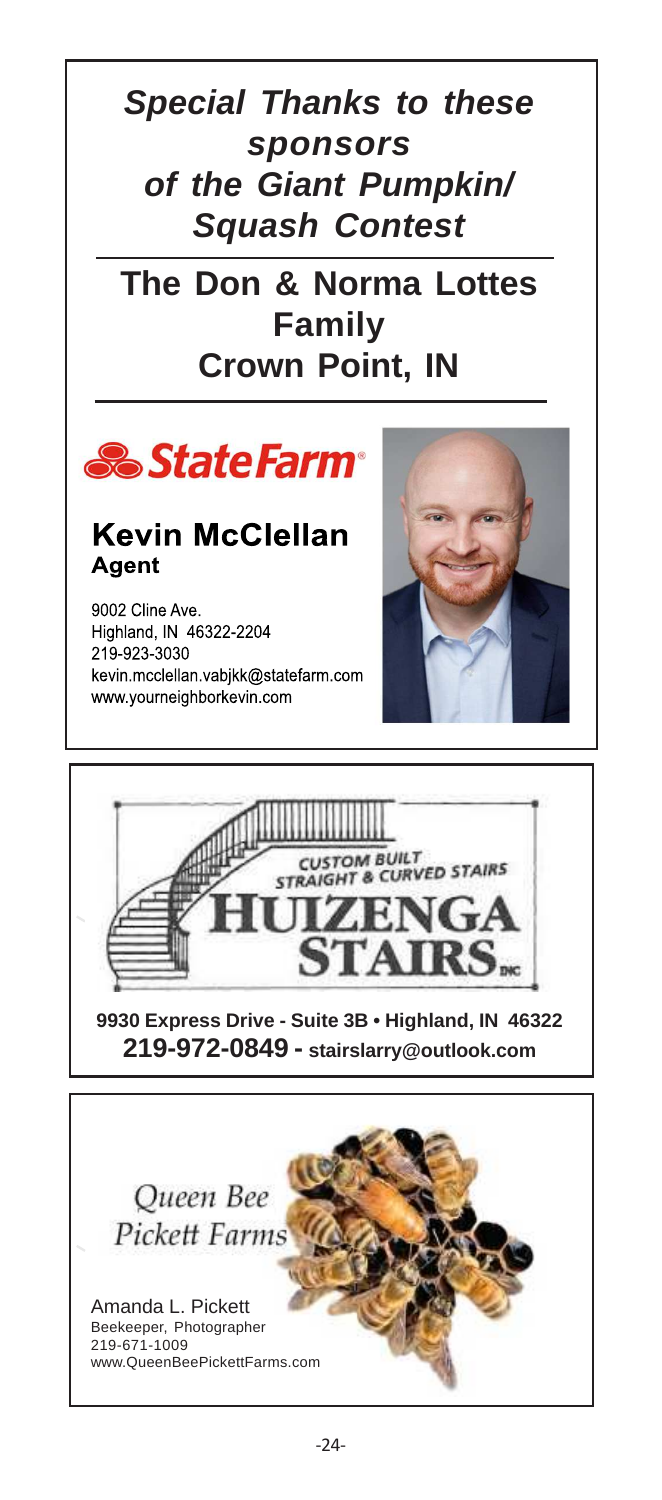**SECTION 52 - TALL CORN CONTEST**



**Exhibits should be submitted for measurement between 9 AM & 8 PM on Thursday, August 4.**

Prizes will be paid for the tallest stalks of corn presented. Stalks should be entered with root system intact, **preferably in a bucket**. Stalks will be measured from ground level to tip of tassel.

#### **Class No. 498 - Tallest Corn Contest**

| <b>Premiums</b> |  |
|-----------------|--|
|                 |  |
|                 |  |
|                 |  |
|                 |  |
|                 |  |

### **Tallest Corn 2021 14' 4" Exhibited by Mason Kasparion Lowell, IN**

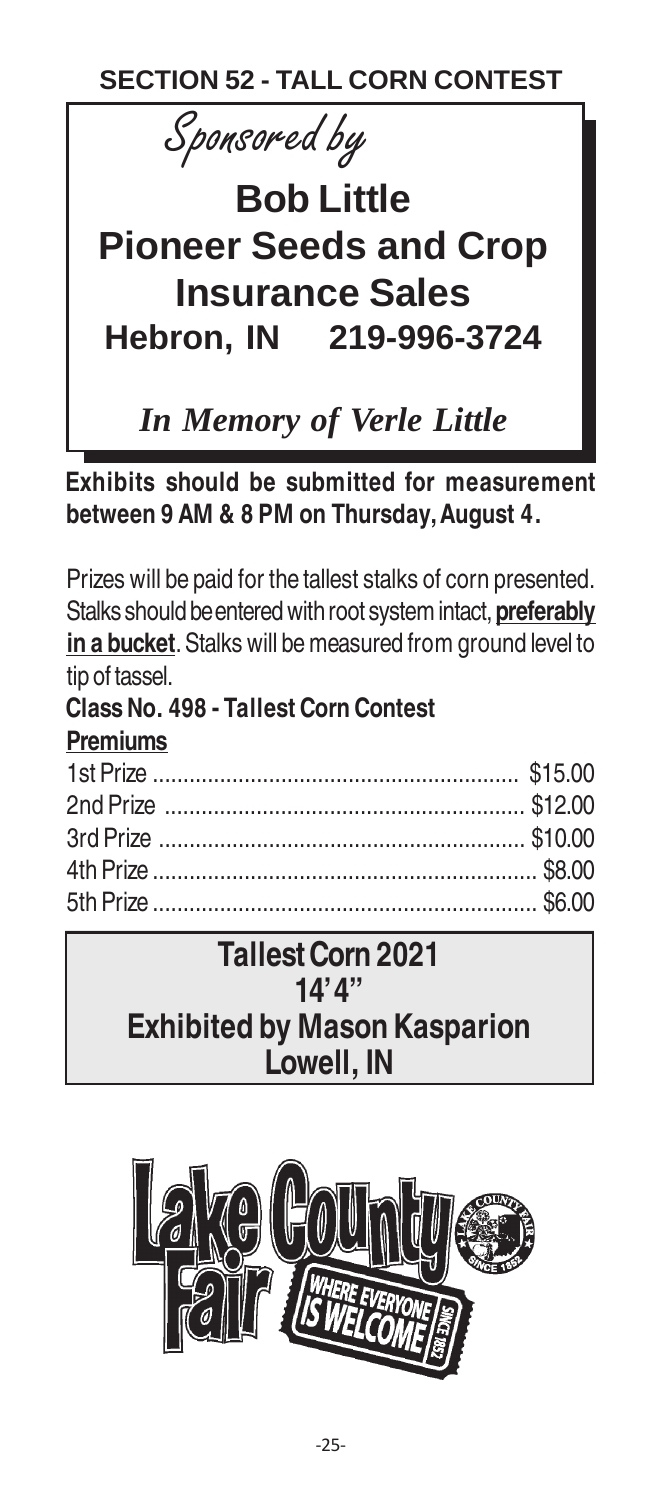### **SECTION 53 FARM LIFE PHOTOS**

**Entries for this contest should be submitted between Noon & 8 pm Wednesday, Aug. 3**

Entries are to be COPIES, PLEASE no original photos. Copies of photos should be 5" x 7" or 8" x 10" size, and should be framed. **Do not** include matting, if used, in your measurements. Attach identification of the contents of the photo, on an index card or something similar. Include, to the best of your ability, date of photo; and describe what is happening in the photo; any interesting information about the photo. **On a separate card identify people in the photo, if possible.**

Photos will be judged for content and interest, not for professional make-up. Things listed after each category are just suggestions. Additional award given for most interesting photo. First place photos from past years, may be displayed, but will not be included in judging.

#### **Class No.**

- 500. Field Work, from preparing land, through Harvest and making product ready
	- for use or sale.............................. \$5.00 \$4.00 \$3.00
- 501. Livestock Feeding, Milking, Births, Butchering, Buying and Selling, Prize Animals, Shoeing. \$5.00 \$4.00 \$3.00
- 502. Other Farm Work Mowing, Baling, Fencing, Building, etc. ............................... \$5.00 \$4.00 \$3.00 503. Farm Women at work................. \$5.00 \$4.00 \$3.00 504. Gatherings/Meetings - 4-H, Grange, Home Ec.
- Gleaners, Reunions, Barn Raising\$5.00\$4.00 \$3.00 505. Farm Fun.................................... \$5.00 \$4.00 \$3.00 506. Exhibiting at the Fair ................... \$5.00 \$4.00 \$3.00
- 507. Children on the Farm ................. \$5.00 \$4.00 \$3.00 508. Historical Events ......................... \$5.00 \$4.00 \$3.00
	- **Compliments of Linda Ebert Wheatfield, IN 46392**

# **MICKEY JONES Crown Point, IN**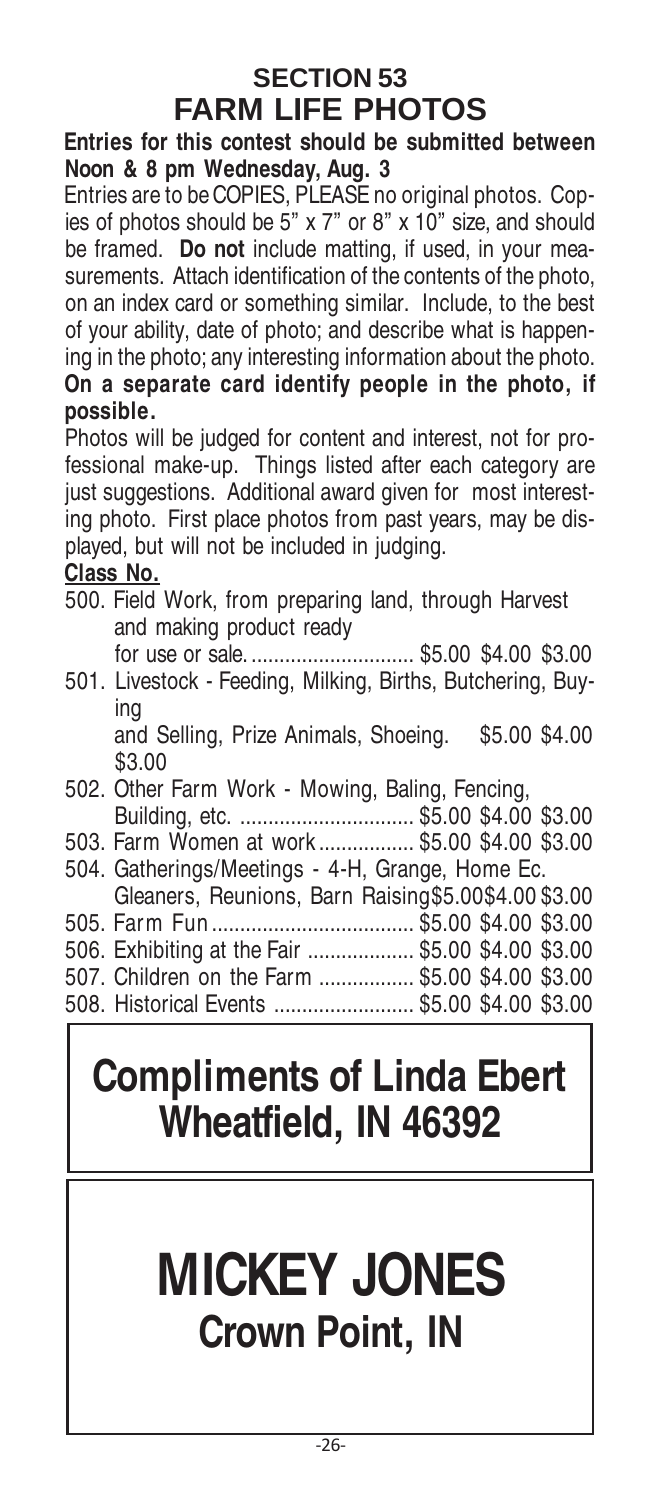## **2021 Agricultural Department Champions**

| Show Champion  M & G Lolkema, Griffith, IN<br>Reserve Champion  Jason Haney, Crown Point, IN           |
|--------------------------------------------------------------------------------------------------------|
| Grains & Sheaves Champion  Kaylee Jensen, Lowell, IN<br>Reserve Champion  M&G Lolkema, Crown Point, IN |
| Truck Crops Champion  M&G Lolkema, Griffith, IN<br>Reserve Champion  Jason Haney, Crown Point, IN      |
| Fruits Champion  Tim McGee, Merrillville, IN<br>Reserve Champion  Patrick Willy, Cedar Lake, IN        |
| Home Garden Champion  Bob VanderZee, Cedar lake, IN<br>Reserve Champion  Don Kasper, Saint John, IN    |
| Bees & Honey Champion  Nickey Jones, Griffith, IN<br>Reserve Champion  Jessica Jones, Griffith, IN     |
| Gourds Champion  Ida Kennedy, LaPorte, IN<br>Reserve Champion  Kathy Voyles, Hebron, IN                |
| Herb Champion  M&G Lolkema, Griffith, IN<br>Reserve Champion  Linda Lerch, Lake Station, IN            |

### **SWEEPSTAKES WINNERS Best Display of**

| Display of Garden Produce Class 187  M&G Lolkema, Griffith, IN        |  |
|-----------------------------------------------------------------------|--|
| Display of Garden Produce Class 187  Martin Beenes, Lowell, IN        |  |
| Best Collection potted Herbs Class 365  Linda Lerch, Lake Station, IN |  |
| Bundled Herbs Lavendar Class 379  Pam Manwaring, Crown Point, IN      |  |
|                                                                       |  |
|                                                                       |  |

#### **Sweepstakes Awards are given to recognize outstanding individual exhibits.**